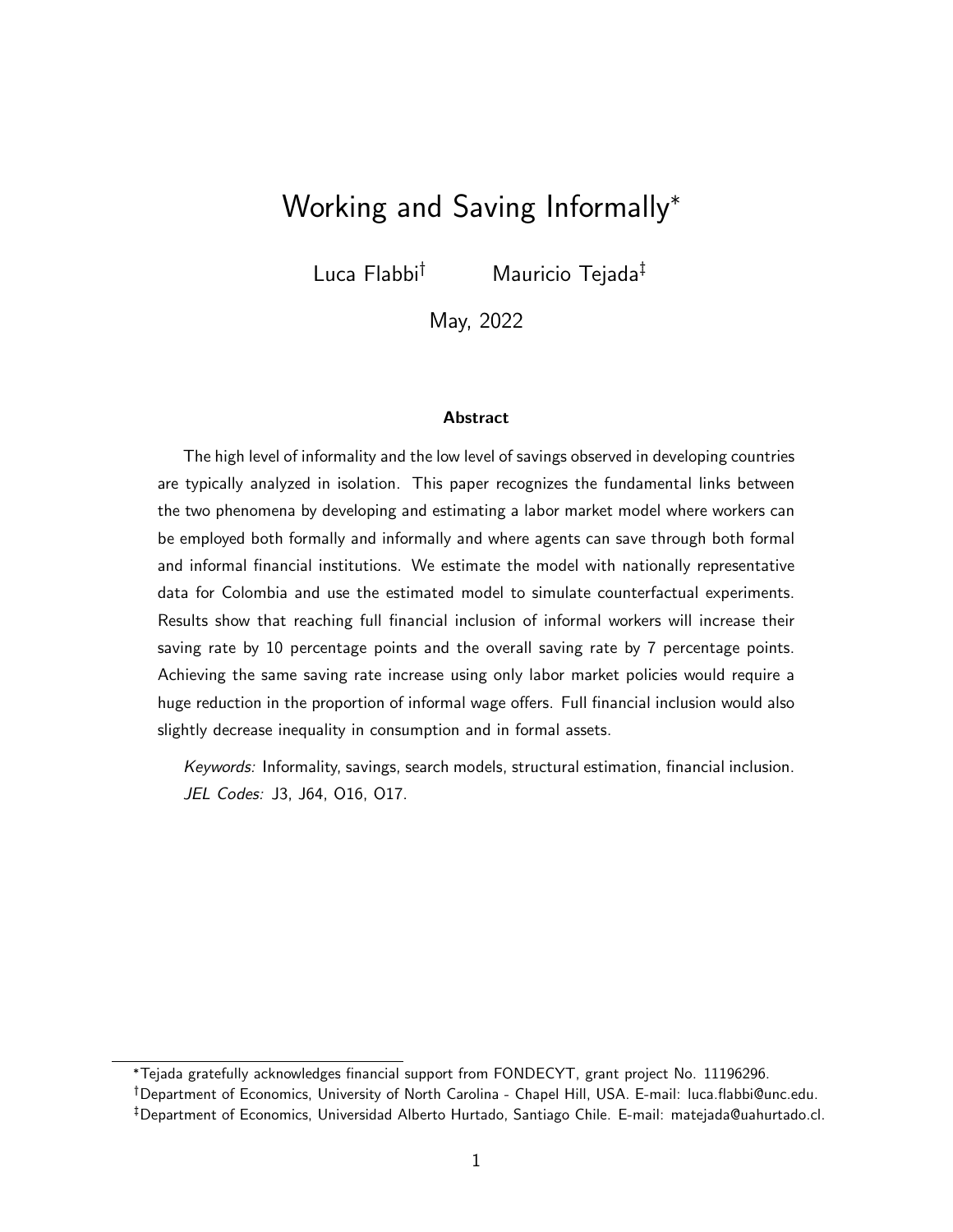## 1 Introduction

High informal employment and low saving rates are two well-known characteristics of the developing world. They are particularly acute issues in the Latin America and the Caribbean (LAC) region. According to [Schneider et al.](#page-24-0) [\(2010\)](#page-24-0), the informal sector represents, on average, one third of the world's GDP: out of this third, 42% is produced in LAC. The informal sector employs between 30% and 80% of the workforce in the region [\(Gasparini and Tornarolli,](#page-22-0) [2009\)](#page-22-0) and savings equal only 17% of GDP (World Bank's World Development Indicators) compared with 22% and 30% of high and middle income countries, respectively. This low saving rate has persisted despite policy efforts aimed at increasing it and relatively good macroeconomic conditions over a number of years [\(Reinhardt,](#page-24-1) [2008\)](#page-24-1).

The theoretical and empirical literature typically analyze the high level of informality and the low level of savings as two separate issues. This paper is a contribution in the recent literature which attempts to go beyond this approach by recognizing the fundamental links between the two phenomena. To this end, we develop a labor market model where workers can be employed both formally and informally and where agents can save through both formal and informal financial institutions [\(Eeckhout and Munshi,](#page-22-1) [2010\)](#page-22-1). We estimate the model combining information from two household surveys for Colombia $^1$  $^1$  and use the estimated model to perform counterfactual experiments. Results show that reaching full financial inclusion of informal workers will increase their saving rate by 10 percentage points and the overall saving rate by 7 percentage points. To achieve the same improvement in the saving rate with labor market policies would require reducing the proportion of informal wage offers by a huge amount, about 50 percentage points. In addition, our simulated experiments show that full financial inclusion would slightly decrease inequality in consumption and in formal assets.

Our paper contributes to numerous strands of the literature. First, we can provide foundation to the mixed empirical results on the relation between labor market informality and saving. In LAC, [Lorenzo and Osimani](#page-23-0) [\(2001\)](#page-23-0) show that informal households in Uruguay have lower saving rates than their formal counterparts. More recently, [Schclarek and Caggia](#page-24-2) [\(2015\)](#page-24-2) use a financial survey for Chile to show that, controlling for other determinants of savings, informal households save, on average, less than formal households, more so in the case of precautionary savings. In contrast, [Granda and Hamann](#page-23-1) [\(2015\)](#page-23-1) use a financial survey for Colombia to find that the saving rate of those who are informally employed is higher than that of those who are formally employed.

<span id="page-1-0"></span><sup>&</sup>lt;sup>1</sup>The Gran Encuesta Integrada de Hogares (GEIH), a nationally representative monthly survey focusing on the labor market; and the Encuesta Longitudinal Colombiana (ELCA), a longitudinal survey focusing on consumption and saving behavior and access to financial services.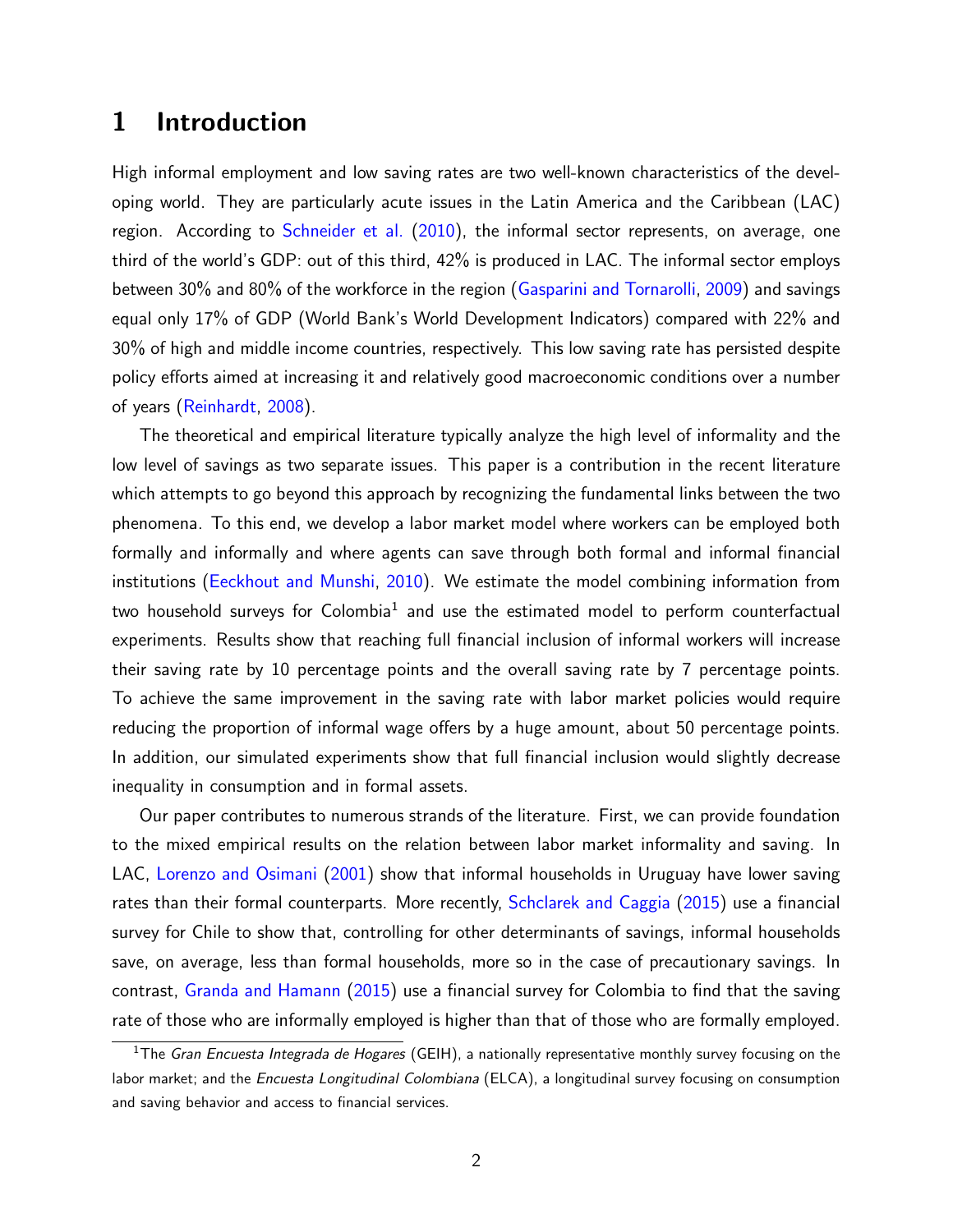In other developing countries, [Dupas and Robinson](#page-22-2) [\(2013\)](#page-22-2) argue that informal households save less because they are financially excluded. The experiment they run in Kenya shows that providing a safe place to save increased health care savings by more than 60%, supporting the existence of capital market segmentation between the formal and the informal sectors (see also [Batini et al.](#page-21-0) [\(2010\)](#page-21-0)). From an aggregate perspective, [Ogbuabor et al.](#page-24-3) [\(2013\)](#page-24-3) use time series data for Nigeria showing that informality potentially hinders the growth of aggregate domestic savings due to the lack of a well-working mechanism of financial intermediation. Financial segmentation also implies that informal households have lower access to formal credit and depend strongly on informal sources of financing [\(Gatti and Honorati,](#page-22-3) [2008;](#page-22-3) [Dabla-Norris and Koeda,](#page-22-4) [2008\)](#page-22-4). With respect to this literature, we are able to propose a better integration between informality in the labor markets and informality on the financial markets, recognizing that individual agents' decisions are simultaneously affected by both.

Second, our contribution relates to the growing literature using models with frictions to explain the equilibrium effects of market informality [\(Albrecht et al.,](#page-21-1) [2009;](#page-21-1) [Bosch and Esteban-Pretel,](#page-21-2) [2012;](#page-21-2) [Charlot et al.,](#page-22-5) [2013;](#page-22-5) [Meghir et al.,](#page-23-2) [2015;](#page-23-2) [Bobba et al.,](#page-21-3) [2021,](#page-21-3) [2022\)](#page-21-4). While this literature has been effective in producing counterfactual experiments and in assessing a wide range of issues –from the impact of enforcement to the effect on schooling decisions–, none of these contributions have been able to take into account saving behavior, and therefore cannot assess the impact of the financial exclusion associated with informality.

Third, we contribute to the recent literature by analyzing the implications of savings behavior in the presence of idiosyncratic risk when capital market are imperfect and labor markets are affected by frictions [\(Rendon,](#page-24-4) [2006;](#page-24-4) [Krusell et al.,](#page-23-3) [2010;](#page-23-3) [Lise,](#page-23-4) [2013\)](#page-23-4). While these papers are the closest to our formal setting, none of them address labor and financial market informality nor focus on data from low- and middle-income countries.

Finally, we contribute to the handful of papers that have attempted to jointly analyze labor market informality and optimal saving decisions. Both [Esteban-Pretel and Kitao](#page-22-6) [\(2021\)](#page-22-6) and [Granda and Hamann](#page-23-1) [\(2015\)](#page-23-1) develop and calibrate a model which includes a segmented labor market and allow for endogenous consumption and saving behavior. However, labor market segmentation does not seem the appropriate environment to describe LAC labor markets, where significant transitions between formal and informal jobs are observed [\(Maloney,](#page-23-5) [1999;](#page-23-5) [Perry et al.,](#page-24-5) [2007;](#page-24-5) [Bosch and Maloney,](#page-22-7) [2010\)](#page-22-7). Our labor market model seems more appropriate to describe LAC labor market dynamic. In addition, we propose an original identification strategy which allows for the estimation of the model using micro data and incorporating more empirical heterogeneity than the one present in these previous contributions. Florez  $(2017)$  is a theoretical contribution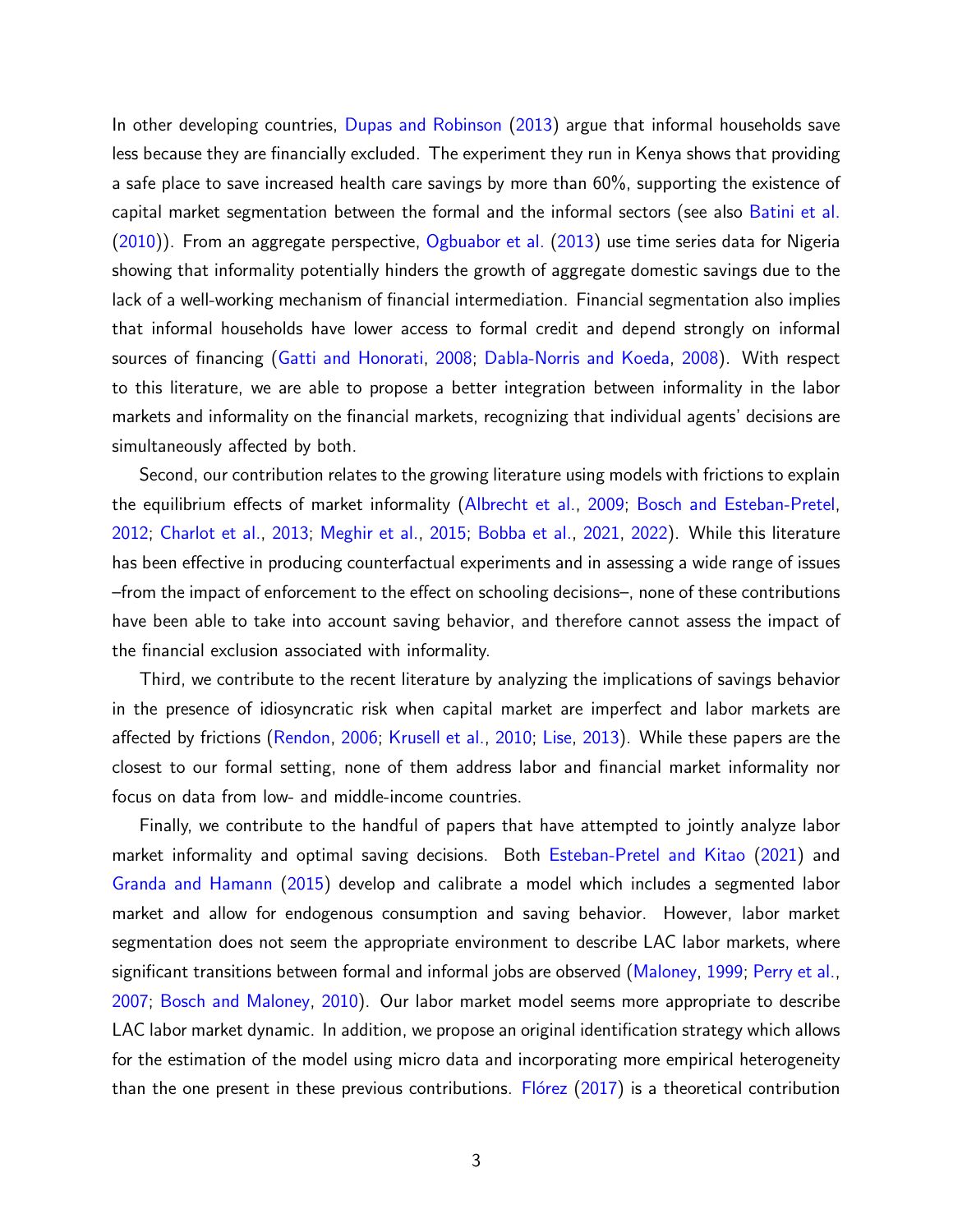that studies the impact of savings on worker's decisions to participate in the informal sector. While providing valuable theoretical insight, the contribution cannot provide quantitative assessments grounded on data and does not allow for endogenous wage distributions and segmented financial markets, eliminating two important channels in the dynamic of informal work and informal saving.

The paper is organized as follows. In section [2](#page-3-0) we describe the theoretical model, define the equilibrium, and briefly discuss the solution method. In section [3](#page-9-0) we present the data, the identification, and the estimation method and results. In section [4](#page-17-0) we analyze a series of counterfactual experiments, assessing the importance of labor market informality and financial exclusion on saving rates and inequality. Finally, [5](#page-19-0) concludes.

### <span id="page-3-0"></span>2 The Model

The model parsimoniously characterizes labor market and saving decisions by extending the onthe-job search model with asset accumulation developed by [Lise](#page-23-4) [\(2013\)](#page-23-4). We extend the model by adding two types of jobs – formal and informal – and two types of assets – those accumulated using formal financial system and those accumulated using informal financial institutions [\(Eeckhout](#page-22-1) [and Munshi,](#page-22-1) [2010\)](#page-22-1). The equilibrium characterizes the distributions of individuals working as formal or informal employees, the portfolio choice between the two types assets, the saving rate, the unemployment rate and the total wealth level. We assume as exogenous the wage offers distribution, some mobility parameters and the portfolio adjustment costs.

### 2.1 Environment

Time is continuous and the environment is assumed to be stationary. Individuals discount the future at a common rate  $\rho$  and die at a common Poisson rate  $\theta,^2$  $\theta,^2$  leading to the effective discount rate  $\tilde{\rho} = \rho + \theta$ . Individuals are ex-ante homogeneous but they differ ex-post in their labor market histories, and hence in the total wealth they are able to accumulate. Individuals are risk averse and derive utility from consumption. We also assume that markets are incomplete in the sense that individuals cannot fully insure against labor income risk: they can only (partially) self-insure by accumulating assets. $3$ 

<span id="page-3-1"></span> $2$ The presence of a death shock ensures stationarity in the model environment since we assume agents are born with zero assets.

<span id="page-3-2"></span> $3$ This is the standard assumption in economies with heterogeneous agents [\(Huggett,](#page-23-6) [1993;](#page-23-6) [Aiyagari,](#page-21-5) [1994\)](#page-21-5).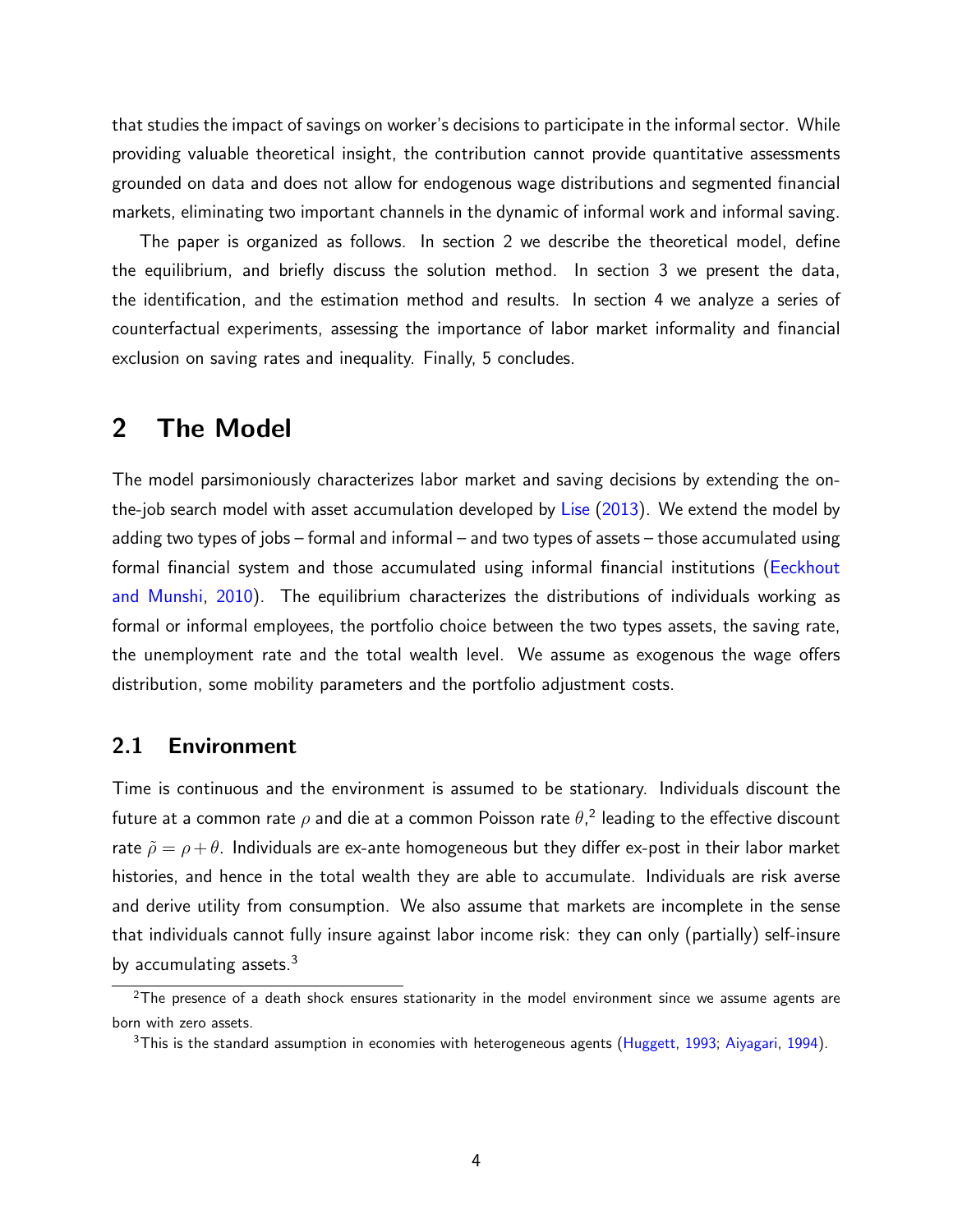Individuals maximize the following additive separable expected lifetime utility function:

$$
E_0 \int_0^\infty e^{-\tilde{\rho}t} \left[ u(c) + \epsilon f \right] \tag{1}
$$

<span id="page-4-3"></span>
$$
E_0 \int_0^\infty e^{-\tilde{\rho} t} u(c) \tag{2}
$$

where  $c$  is consumption and the instantaneous utility function satisfies  $u'(\cdot) > 0$  and  $u''(\cdot) < 0$ 0. We follow the relevant literature<sup>[4](#page-4-0)</sup> by assuming a Constant Relative Risk Aversion (CRRA) instantaneous utility function:  $u(c) = \frac{c^{\delta}}{\delta}$  $\frac{2^b}{\delta}$ .

The labor market is characterized by three states: non-employment, employment in a formal job, and employment in an informal job. Both non-employed and employed individuals search for jobs and receive offers. Jobs offers arrive at Poisson rate  $\lambda^u$  to the non-employed and at Poisson rate  $\lambda^{e}(f)$  to the employed, where  $f$  is an indicator variable equal to 1 when the individual is working formally. We denote the measures of workers in the three labor market states as  $\{u, e(1), e(0)\}$ . A job offer is a pair  $\{w, f\}$  denoting the wage being offered  $w$  for a job with formality status  $f.$  Wages are draws from the exogenous mixture distribution  $\sum_{f=0,1} F(w|f)p(f).$ Jobs are terminated at the exogenous Poisson rate  $\eta(f)$ .

The financial market is characterized by two types of liquid assets. The first asset, denoted with  $a_1$ , is a risk-less formal financial institution asset that has rate of return of  $r_1$ . The second asset, denoted by  $a_2$ , is a risky informal asset that has rate of return of  $r_2$ . We denote total wealth for a given individual as  $a \equiv a_1 + a_2$  and total wealth in the aggregate with  $\Lambda(a)$ . The share of the formal asset in the total wealth is defined as  $\phi \equiv \frac{a_1}{a_1}$  $\frac{a_1}{a}$ . As in [Bonaparte and Cooper](#page-21-6) [\(2009\)](#page-21-6); [Bonaparte et al.](#page-21-7) [\(2012\)](#page-21-7), we assume that individuals are able to adjust their portfolio composition at a cost. Specifically, we assume a convex cost function  $\frac{\psi}{2}\phi^2$  where  $\psi$  is allowed to depend on the labor market status. We denote it with  $\psi^u$  for the non-employed and with  $\psi^e(f)$ for the employed.<sup>[5](#page-4-1)</sup> This structure incorporates in the model the (partial) financial exclusion from the formal financial system experienced by informal workers.<sup>[6](#page-4-2)</sup>

When an agent dies, her assets are *not* passed on to the next generation: the new born agent starts life as non-employed with zero assets. Following the derivation for a multi-asset optimal

<span id="page-4-1"></span><span id="page-4-0"></span><sup>&</sup>lt;sup>4</sup>See for example [Dey and Flinn](#page-22-9) [\(2005\)](#page-22-9); [Krusell et al.](#page-23-3) [\(2010\)](#page-23-3); [Lise](#page-23-4) [\(2013\)](#page-23-4).

<sup>&</sup>lt;sup>5</sup>Instead of assuming non-convex portfolio adjustment costs as in [Bonaparte et al.](#page-21-7) [\(2012\)](#page-21-7), we simplify the analysis by assuming a convex adjustment cost function. Our setting is convenient because it generates a welldefined decision rule for the portfolio choice while keeping the model tractable without losing the [Bonaparte et](#page-21-7) [al.](#page-21-7) [\(2012\)](#page-21-7)'s result of the adjustment cost being the source of partial segregation in the financial market.

<span id="page-4-2"></span><sup>&</sup>lt;sup>6</sup>See for example, [Perry et al.](#page-24-5) [\(2007\)](#page-24-5).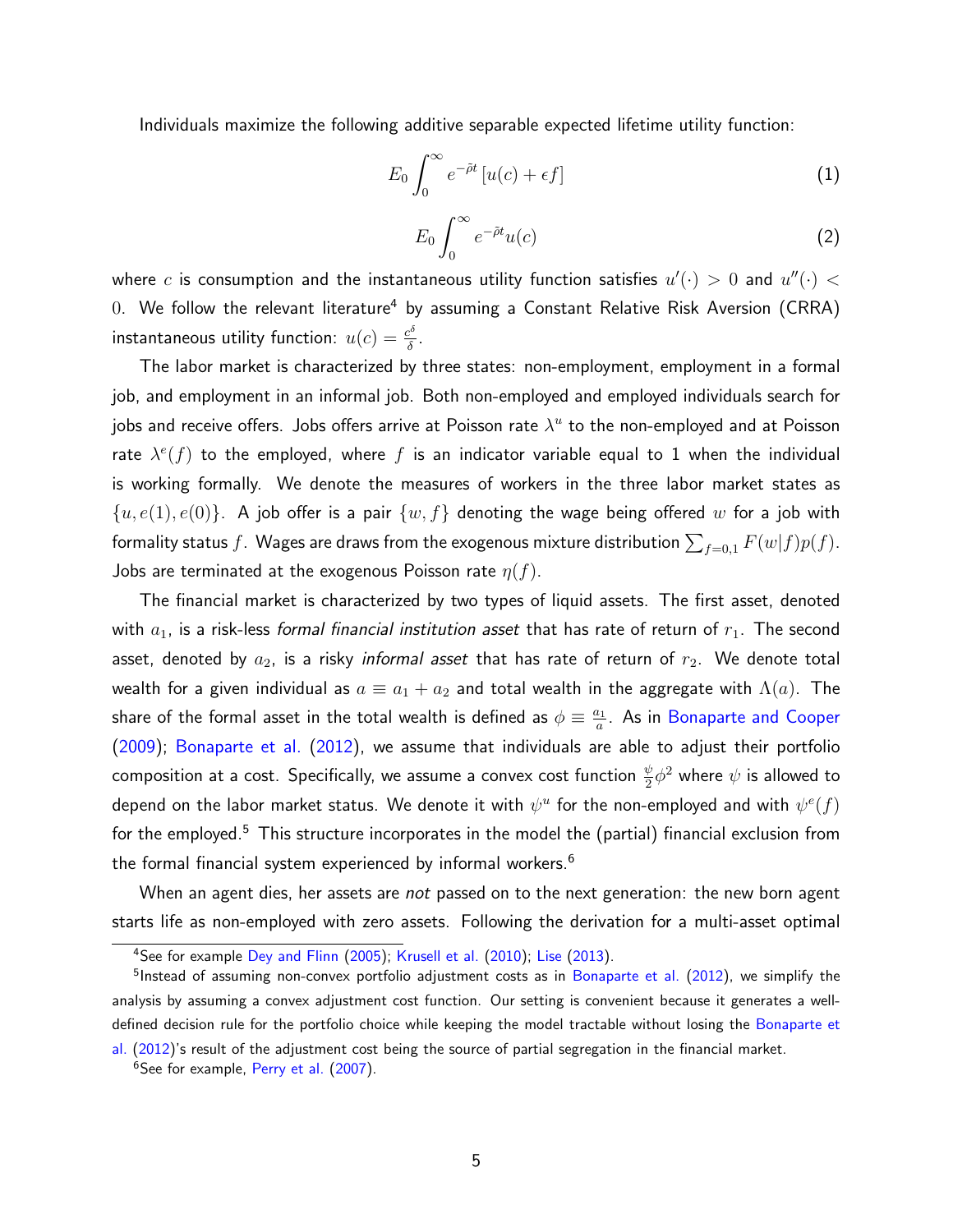decision problem [\(Merton,](#page-23-7) [1971\)](#page-23-7), the individual budget constraint can then be written as:

<span id="page-5-2"></span>
$$
da = \left[ (r_1 \phi + r_2 (1 - \phi))a + i - c - \frac{\psi(f)}{2} \phi^2 \right] dt
$$
 (3)

where  $r_2$  and  $i$  are the stochastic processes for, respectively, the rate of return of the informal asset and income. As in [Aiyagari](#page-21-5) [\(1994\)](#page-21-5), we assume a borrowing constraint  $a \geq a$ , where  $\underline{a}$  is the borrowing limit.<sup>[7](#page-5-0)</sup>

We assume that the rate of return of the informal asset  $r_2$  follows a Ornstein-Uhlenbeck process or elastic random walk process [\(Vasicek,](#page-24-6) [1977;](#page-24-6) [Munk and Sørensen,](#page-23-8) [2010\)](#page-23-8):

<span id="page-5-3"></span>
$$
dr_2 = \kappa(\bar{r}_2 - r_2)dt + \sigma dz \tag{4}
$$

where  $z$  is a standard Brownian motion with  $dz\,=\,\varepsilon_t$ √  $dt$  and  $\varepsilon_t \sim \mathcal{N}(0,1)$ ; and  $\kappa$ ,  $\bar{r}_2$ , and  $\sigma$  are positive constants. This process is the analogue of an AR(1) stationary process with autocorrelation  $e^{-\kappa}\approx 1-\kappa.$  The instantaneous drift  $\kappa(\bar{r}_2-r_2)$  represents the force that keeps the process around the long term mean  $\bar{r}_2$ , while the stochastic component with variance  $\sigma^2$ generates the erratic but continuous fluctuations of the process from the mean. In steady state, the distribution of the rate of return of the risky informal asset is  $\mathcal{N}\left(\bar{r}_2,\frac{\sigma^2}{2\kappa}\right)$  $\frac{\sigma^2}{2\kappa}\bigg).$ 

The stochastic process for income  $i$  is defined as:

<span id="page-5-1"></span>
$$
di = \begin{cases} dq_{\lambda_1^u} \mathbf{I}_{u1} w_1 + dq_{\lambda_0^u} \mathbf{I}_{u0} w_0 - b & \text{if non-employed} \\ dq_{\eta_1} b + dq_{\lambda_1^e} \mathbf{I}_{11} w_1' + dq_{\lambda_0^e} \mathbf{I}_{10} w_0' - w_1 & \text{if employed } f = 1 \\ dq_{\eta_0} b + dq_{\lambda_1^e} \mathbf{I}_{01} w_1' + dq_{\lambda_0^e} \mathbf{I}_{00} w_0' - w_0 & \text{if employed } f = 0 \end{cases}
$$
(5)

where  $\lambda^u_f=\lambda^u p(f)$ ,  $\lambda^e_f=\lambda^e(f)p(f)$ ,  $dq_s$  are indicator variables that takes the value of  $1$  if the shock s arrives and zero otherwise, and  $\mathbf{I}_{ij}$  are indicator variables that take the value of 1 for acceptable offers coming from  $i = u, 1, 0$  and going to  $j = 1, 0$ . The first case in equation [\(5\)](#page-5-1) indicates that if an acceptable offer arrives, the individual's income changes from non-employment flow income b to the wage rate  $w_1(w_0)$  if that offer comes from a formal (informal) job. The second and the third cases, in turn, has three possible outcomes. First, if a termination shock arrives the income change is  $b - w_1$   $(b - w_0)$  if the individual is currently working in a formal (informal) job. Second, if an acceptable offer from a formal job arrives the income change is  $w_1^\prime - w_1 \; (w_1^\prime - w_0)$  if the individual is currently employed as a formal (informal) employee. Finally, if an acceptable offer from an informal job arrives the income change is  $w_0^\prime - w_1$   $(w_0^\prime - w_0)$  if the individual is currently working in a formal (informal) job.

<span id="page-5-0"></span> $^7$ A self-imposed borrowing limit for a permanent state of non-employment, equivalent to that derived in the context of [Lise](#page-23-4) [\(2013\)](#page-23-4) model, is  $\underline{a} = -\frac{b - \frac{\psi^u}{2} \phi^2}{r_1 \phi + r_2 (1 - \psi^u)}$  $\frac{\theta-\frac{-\alpha}{2}\phi}{r_1\phi+r_2(1-\phi)}$ . Instead, we assume that individuals cannot borrow, that is  $\underline{a} = 0.$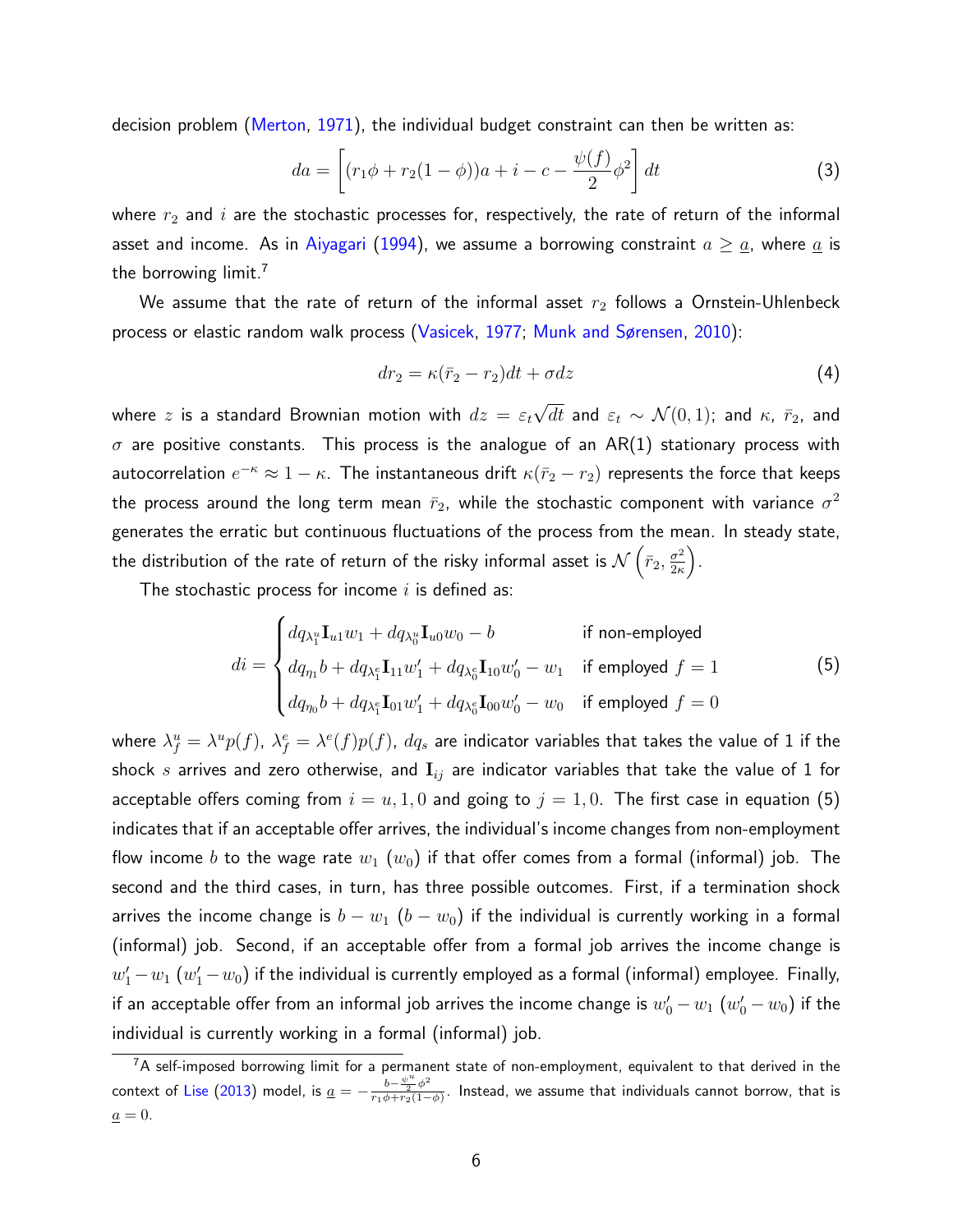#### 2.2 Value Functions

Given an initial distribution of the stock of assets, the individual's problem is to choose the paths of consumption c and portfolio composition  $\phi$ , in order to maximize [\(2\)](#page-4-3) subject to [\(3\)](#page-5-2), [\(5\)](#page-5-1), and [\(4\)](#page-5-3). This problem can be conveniently represented by a set of stochastic Hamilton-Jacobi-Bellman equations for each labor market state.<sup>[8](#page-6-0)</sup> We denote with  $U(a, r_2)$  the value of being non-employed with a stock of assets of  $a$  and facing a rate of return  $r_2$  for the informal asset. We denote with  $W(a, r_2, w, f)$  the value of being employed in job type f, receiving a wage w with a stock of assets of  $a$  and facing a rate of return  $r_2$ .

The steady state value of non-employment  $U(a, r_2)$  satisfies:

<span id="page-6-1"></span>
$$
\tilde{\rho}U(a,r_2) = \max_{0 \le c \le \bar{c}, 0 \le \phi \le 1} \left\{ u(c) + \partial_a U(a,r_2) \left[ (r_1 \phi + r_2(1-\phi))a + b - c - \frac{\psi^u}{2} \phi^2 \right] \right. \\ \left. + \partial_{r_2} U(a,r_2) \kappa(\bar{r}_2 - r_2) + \frac{1}{2} \partial_{r_2}^2 U(a,r_2) \sigma^2 \right. \\ \left. + \lambda^u \sum_{f=0}^1 \left( \int_w \max\{W(a,r_2,w,f) - U(a,r_2), 0\} dF(w|f) p(f) \right) \right\} \tag{6}
$$

Equation [\(6\)](#page-6-1) indicates that non-employed individuals receive a flow utility  $u(c)$  plus the expected change in the value of non-employment. The expected change is comprised of three parts.<sup>[9](#page-6-2)</sup> First, the value changes because individuals accumulate (or decumulate) assets by the amount  $\frac{da}{dt}$ , which is valued at the marginal value of assets  $\partial_a U(a, r_2)$ . Second, the value changes because the rate of return of the informal asset deviates from its long term mean by the amount  $\frac{dr_2}{dt}$ , which is valued at the marginal value of the rate of return  $\partial_{r_2}U(a, r_2)$ . The deviation also generates disutility due to the uncertainty generated by shocks on the rate of return of the informal asset: the disutility is captured by the diffusion term  $\partial^2_{r_2} U(a,r_2) \sigma^2.$   $\,$  Third, the value changes because individuals receive job offers and may move from non-employment to employment as a result. Job offers  $(w, f)$  arrive at the rate  $\lambda^u$  and, if acceptable, generate a value gain equal to  $W(a,r_2,w,f)-U(a,r_2).$ 

<span id="page-6-0"></span><sup>&</sup>lt;sup>8</sup>For a detailed derivation of the Hamilton-Jacobi-Bellman equations see the on-line Appendix.

<span id="page-6-2"></span> $^9$ We define  $\partial_a U(a,r_2) \equiv \frac{\partial U(a,r_2)}{\partial a}$ ,  $\partial_{r_2} U(a,r_2) \equiv \frac{\partial U(a,r_2)}{\partial r_2}$  $\frac{d(a,r_2)}{dr_2}$ , and  $\partial_{r_2}^2 U(a,r_2) \equiv \frac{\partial^2 U(a,r_2)}{\partial r_2^2}$ .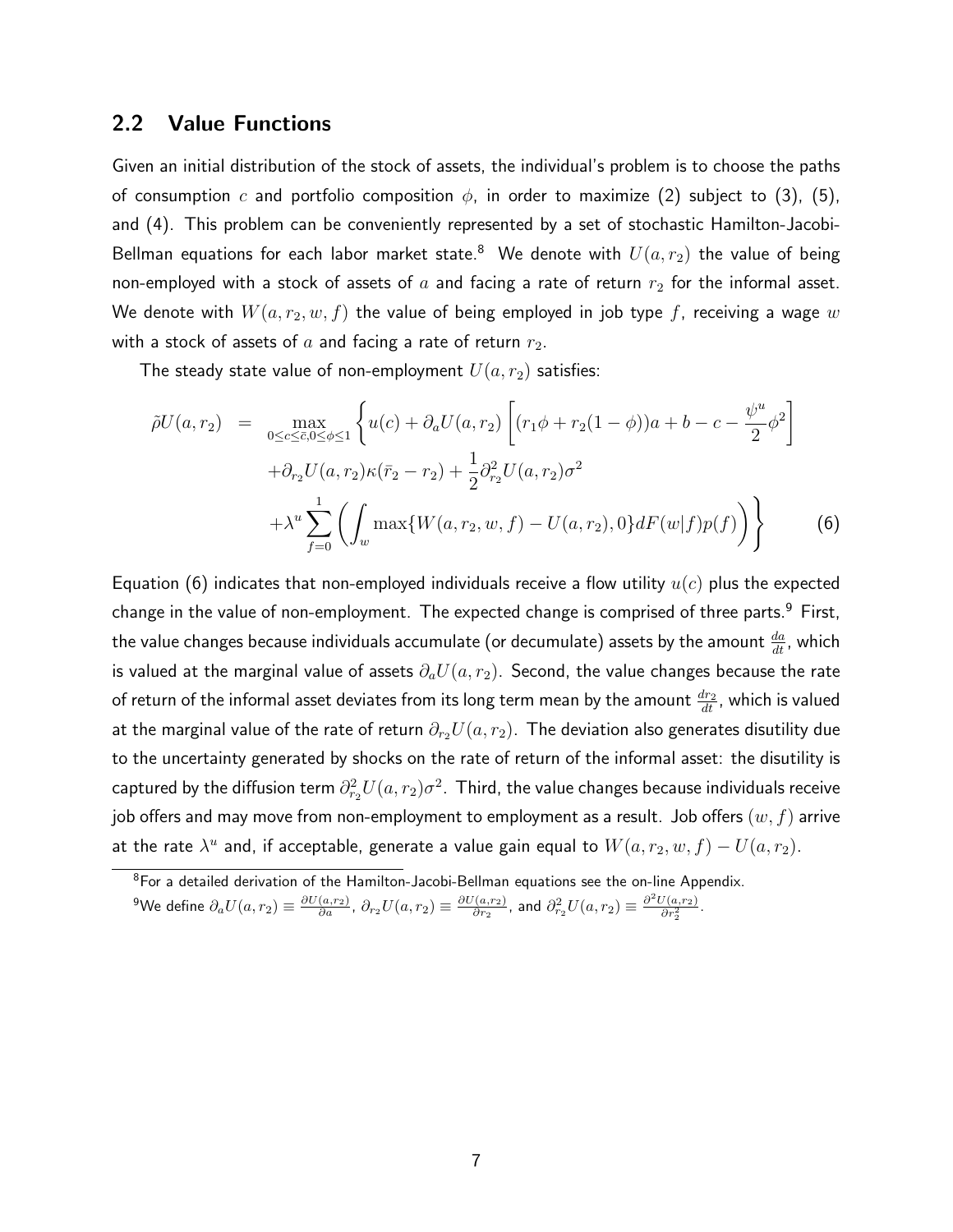Similarly, the steady state value of employment  $W(a,r_2,w,f)$  satisfies:

<span id="page-7-0"></span>
$$
\tilde{\rho}W(a,r_2,w,f) = \max_{0 \le c \le \bar{c},0 \le \phi \le 1} \{ u(c) + \epsilon f + \partial_a W(a,r_2,w,f) \left[ (r_1 \phi + r_2(1-\phi))a + w - c - \frac{\psi^e(f)}{2} \phi^2 \right] + \partial_{r_2} W(a,r_2,w,f) \kappa(\bar{r}_2 - r_2) \n+ \frac{1}{2} \partial_{r_2}^2 W(a,r_2,w,f) \sigma^2 + \delta(f) \left[ U(a,r_2) - W(a,r_2,w,f) \right] \tag{7} \n+ \lambda^e \sum_{f=0}^1 \left( \int_{w'} \max \{ W(a,r_2,w',f') - W(a,r_2,w,f), 0 \} dF(w'|f') p(f') \right) \}
$$

Equation [\(7\)](#page-7-0) indicates that employed individuals receive a flow utility  $u(c)$  plus the expected change in the value of employment, which is now comprised of four components.<sup>[10](#page-7-1)</sup> The first two components –  $\partial_a W(a,r_2,w,f)\frac{da}{dt}$  and  $\partial_{r_2}W(a,r_2,w,f)\frac{dr_2}{dt}$  plus the diffusion term – have the same interpretation as in equation [\(6\)](#page-6-1). The third one generates a a value loss equal to  $U(a, r_2)$  –  $W(a, r_2, w, f)$  and occurs when a termination shock hits, an event arriving at the rate  $\delta(f)$ . The fourth component can potentially generate a value gain of  $W(a,r_2,w^{\prime},f^{\prime})-W(a,r_2,w,f)$ , an event occurring when an employed individual earning  $w$  in a job type  $f$  receives a better job offer  $(w', f')$ . Job offers are received on the job at the rate  $\lambda^e$ .

#### 2.3 Decision rules

The optimal consumption and portfolio decision rules are derived from the first order conditions of equations [\(6\)](#page-6-1) and [\(7\)](#page-7-0), that is:

<span id="page-7-2"></span>
$$
u'(c) = \partial_a U(a, r_2) \tag{8}
$$

$$
(r_1 - r_2)a = \psi^u \phi \tag{9}
$$

$$
u'(c) = \partial_a W(a, r_2, w, f) \tag{10}
$$

$$
(r_1 - r_2)a = \psi^e(f)\phi \tag{11}
$$

Equations [\(8\)](#page-7-2) and [\(10\)](#page-7-2) are the standard inter-temporal conditions for non-employed and employed individuals, indicating that the marginal utility of consumption is equal to the marginal value of assets. These conditions imply that the optimal rules for consumption are  $c^u(a,r_2) = \frac{1}{2\pi\epsilon}$  $u'^{-1}(\partial_aU(a,r_2))$  and  $c^e(a,r_2,w,f)=u'^{-1}(\partial_aW(a,r_2,w,f)).$  Equations [\(9\)](#page-7-2) and [\(11\)](#page-7-2) establish that the optimal portfolio allocation is obtained by equating the marginal benefit of adjusting

<span id="page-7-1"></span> $^{10}{\sf{We}}$  define  $\partial_a W(a,r_2,w,f)\ \equiv\ \frac{\partial W(a,r_2,w,f)}{\partial a}$ ,  $\partial_{r_2} W(a,r_2,w,f)\ \equiv\ \frac{\partial W(a,r_2,w,f)}{\partial r_2}$  $\frac{\partial a_i, r_2, w, f)}{\partial r_2}$ , and  $\partial_{r_2}^2 W(a, r_2, w, f) \equiv$  $\frac{\partial^2 W(a,r_2,w,f)}{\partial r_2^2}$ .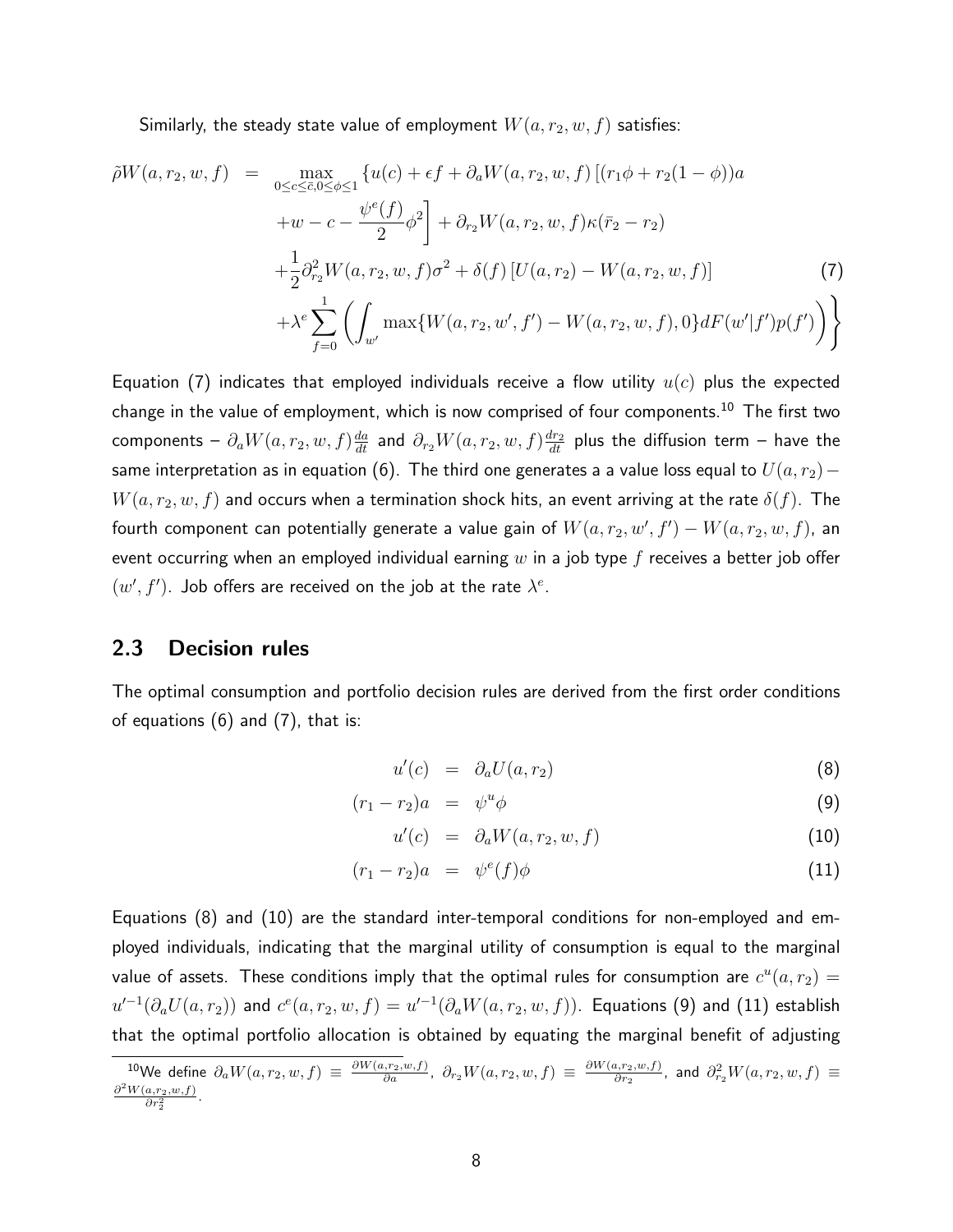the portfolio to its marginal cost. Notice that the marginal benefit depends on the differential return. The resulting optimal rules for the portfolio decisions are  $\phi^u(a,r_2)=\frac{(r_1-r_2)a}{\psi^u}$  and  $\phi^e(a,r_2,f)=\frac{(r_1-r_2)a}{\psi^e(f)}.$  Corner solutions on 0 and 1 are possible on these rules; the solution is interior whenever  $0 < (r_1 - r_2)a < \psi$ .

The optimal labor market decision rules concern accepting or rejecting job offers and obey the reservation values property. We define the reservation wage of a non-employed individual with assets  $a$ , facing a rate of return  $r_2$ , and considering a move to a job with type  $f'$  as  $\tilde{w}(a,r_2,f').$ Similarly, we define the reservation wage of an individual employed in a job  $\{w, f\}$ , owning assets  $a$ , facing a rate of return  $r_2$ , and considering a move to a job with type  $f'$  as  $\hat{w}(a,r_2,w,f,f').$ These reservation wages satisfy:

<span id="page-8-0"></span>
$$
W(a, r_2, \tilde{w}(a, r_2, f), f) = U(a, r_2)
$$
\n(12)

$$
W(a, r_2, \hat{w}(a, r_2, w, f, f'), f') = W(a, r_2, w, f)
$$
\n(13)

Given the monotonicity of the left-hand sides of equations [\(12\)](#page-8-0)–[\(13\)](#page-8-0) with respect to  $w'$ , the optimal decision rules have a simple form. A non-employed individual accepts a job offer  $\{w', f'\}$ if  $w'>\tilde{w}(a,r_2,f)$  and rejects otherwise. An employed individual accepts a job offer  $\{w',f'\}$  if  $w' > \hat{w}(a, r_2, w, f, f')$  and rejects otherwise.

#### 2.4 Equilibrium and solution method

The steady state equilibrium in the model is defined as:

**Definition.** Given the primitive parameters  $\{\rho, \theta, \lambda^u, \lambda^e(1), \lambda^e(0), \eta(1), \eta(0), \psi^u, \psi^e(1), \psi^e(0), b\}$ the instantaneous utility function  $u(c)$ , the distributions of wage offers  $F(w|1)$ ,  $F(w|0)$ ,  $p(1),^{\mathbf{11}}$  $p(1),^{\mathbf{11}}$  $p(1),^{\mathbf{11}}$ the steady state equilibrium is a set of value functions  $U(a, r_2)$  and  $W(a, r_2, w, f)$  that satisfy the Hamilton-Jacobi-Bellman equations [\(6\)](#page-6-1) and [\(7\)](#page-7-0), together with the invariant distributions of individuals across labor market states  $\{u, e(1), e(0)\}$  and of total assets  $\Lambda(a)$ .

We use a two-step approach to solve the model. In the first step, we solve the Hamilton-Jacobi-Bellman equations using a value function iteration method. Following [Achdou et al.](#page-21-8) [\(2014,](#page-21-8) [2017\)](#page-21-9), the derivatives of the value functions are approximated using a finite difference with an upwind scheme. That is, a forward difference is used whenever the drift of the state variable (here,  $da > 0$  or  $dr_2 > 0$ ) is positive. On the contrary, the backward difference is used when a negative drift occurs. According of [Barles and Souganidis](#page-21-10) [\(1991\)](#page-21-10), if the conditions of monotonicity, stability, and consistency hold, the solution of the Hamilton-Jacobi-Bellman equations is unique.

<span id="page-8-1"></span><sup>&</sup>lt;sup>11</sup>Where  $p(0) = 1 - p(1)$ .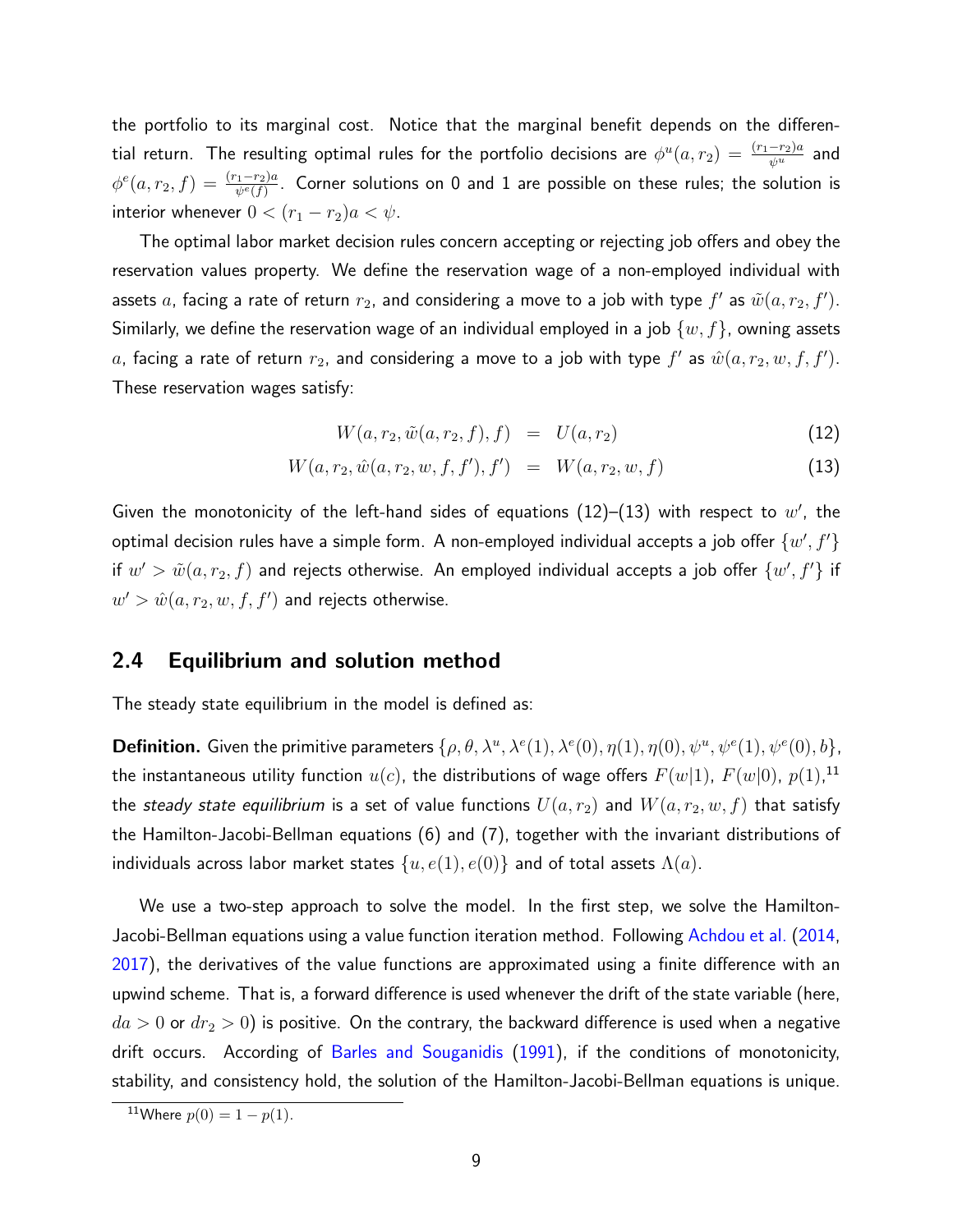As [Achdou et al.](#page-21-9) [\(2017\)](#page-21-9) argues, stability and consistency conditions are relatively easy to hold in this type of model, however for the monotonicity condition to be satisfied the upwind scheme is crucial. An additional advantage of the upwind finite difference scheme is that it allows for the handling of optimization state constraints in a very convenient way. In particular, if the boundary condition associated with the borrowing constraint  $a \geq \underline{a}$  is set for the backward difference, and not for the forward difference, and the upwind scheme is allowed to choose the right difference, according to the drift at the bottom of the assets distribution, it will be possible to guarantee that the borrowing constraint is never violated.<sup>[12](#page-9-1)</sup>

In the second step we solve for the invariant distributions of labor market states and of total assets. For this highly non linear model, the transition equations for the state distributions (i.e. the Kolmogorov Forward equations) do not have an obvious explicit algebraic representation and, therefore, cannot be used to compute the invariant distributions. Instead, we use a simulation approach. We simulate labor market careers for a large number of individuals – starting everyone as non-employed with zero assets – and for a large number of periods until both the distributions of labor market states and total assets stabilize. In each period of the career we use the value functions of the first step, together with the optimal decision rules, to govern individual choices on job offers, portfolio allocation and consumption/savings. In the computations we simulate 10,000 careers and obtain the invariant distributions after 800 model periods.

### <span id="page-9-0"></span>3 Estimation

We estimate the model using the Method of Simulated Moments (MSM) on a representative sample of the Colombian urban population. We combine information from two data sources: a standard labor market survey – the *Gran Encuesta Integrada de Hogares* (GEIH) – and a survey focusing on individuals' saving and borrowing behavior – the Encuesta Longitudinal Colombiana (ELCA). This section describes the data available for estimation and discusses the estimation method, the identification strategy, and the estimation results.

#### 3.1 Data description

The GEIH is a nationally representative survey collected monthly by the Administrative Department of National Statistics (DANE). The survey contains individual characteristics, such as gender, age, and schooling, and labor market outcomes, such as employment status, durations,

<span id="page-9-1"></span> $12$ See the on-line Appendix for a detailed description of the solution method using the upwind finite difference scheme.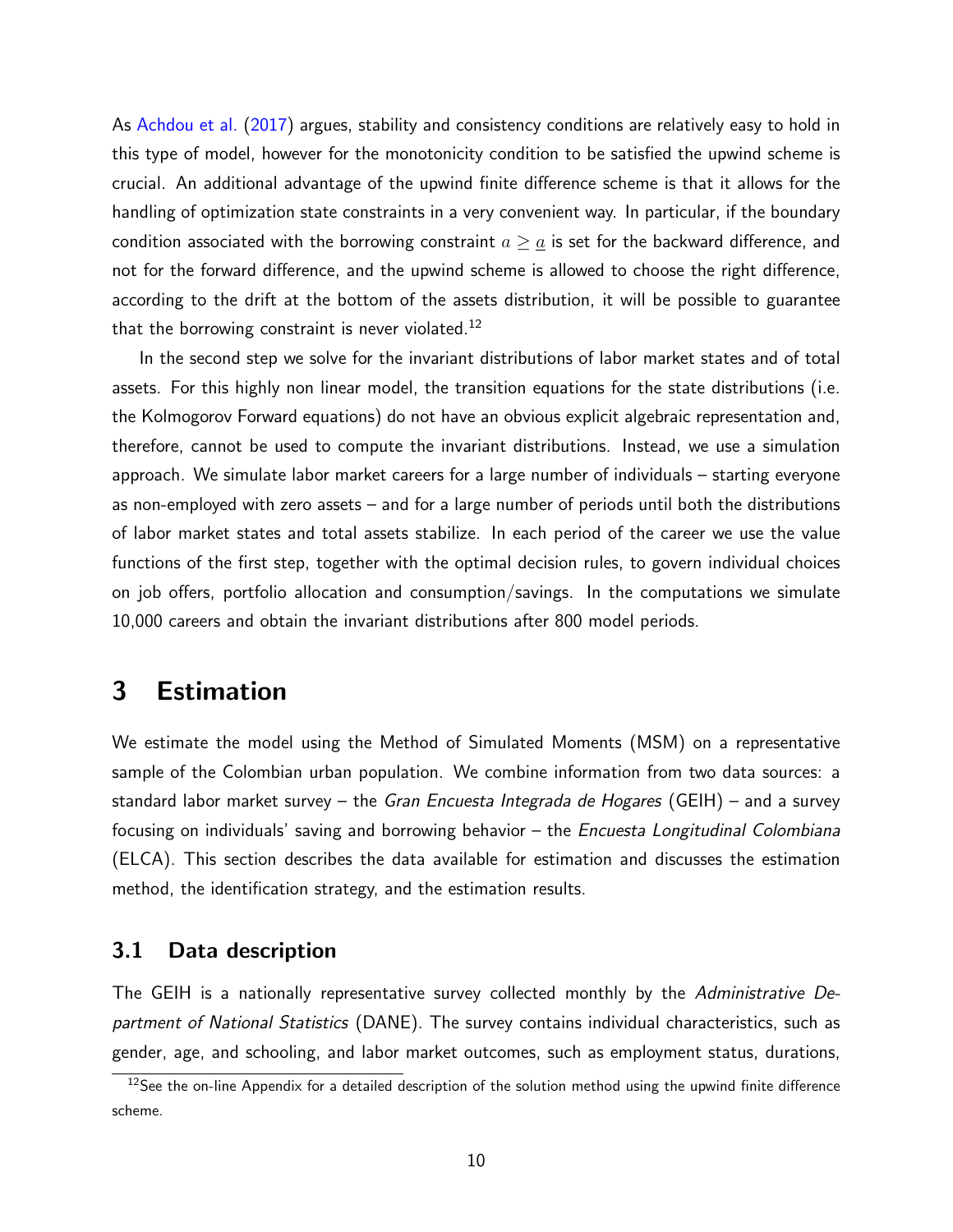monthly labor income, weekly hours worked, and occupational characteristics. We use data for 2016 and pool together all the surveys from January to December.<sup>[13](#page-10-0)</sup>

To be consistent with the theoretical model, we extract an estimation sample relatively homogeneous over the main demographic characteristics. We focus on individuals who are: male, head of households,<sup>[14](#page-10-1)</sup> between 25 and 65 years old, living in urban areas, without a College degree ("unskilled"), working full-time, when employed.<sup>[15](#page-10-2)</sup> These controls generate a sample of individuals for whom informality both in the labor and in the financial market is likely to be a relevant issue. It is also the demographic group that constitutes the main component of the Colombian labor force.

We define an employed worker to be informal when he does not contribute to social security, a description consistent with the International Labor Organization (ILO)'s definition and with the literature in the LAC region [\(Perry et al.,](#page-24-5) [2007;](#page-24-5) [Kanbur,](#page-23-9) [2009;](#page-23-9) [Bobba et al.,](#page-21-4) [2022\)](#page-21-4). Following some of the literature in the region [\(Meghir et al.,](#page-23-2) [2015\)](#page-23-2), we do not distinguish between informal employees and self-employed. We define individuals as non-employed if they are classified as unemployed or as non-participating in the labor market. We prefer a broader definition of the state because genuine non-participation of this demographic group of individuals is extremely low so that many agents are likely to be labor market searchers if they are not officially classified as unemployed.The labor income variable we use is the real monthly wage expressed in December 2016 US dollars.

One limitation of GEIH is the lack of longitudinal information, complicating the collection of information about the individuals' labor market dynamic. Still, the survey contains some durations information and ask questions about both the current and the previous labor market state. Combining these information, we are able to build yearly transition matrices.

Specifically, for those individuals who are employed in a given job for less than 12 months at the moment of the interview and where non-employed immediately before, we can build the transition from non-employment to employment, either formal or informal. In the same fashion, we recover transitions from employment to non-employment and to each type of job for those whose current job or current non-employment state has a duration of less than 12 months and were previously employed. Unfortunately, information on the formality status of the previous job is not available. Finally, for non-employed and for formal and informal workers we characterize those who remain in the same state, and job in the case of those who are working, as individuals

<span id="page-10-0"></span><sup>&</sup>lt;sup>13</sup>The sampling method in the GEIH survey does not have a rotative panel structure such as the Current Population Survey in the United States.

<span id="page-10-2"></span><span id="page-10-1"></span><sup>&</sup>lt;sup>14</sup>We include a few adult males classified as spouse of head of household.

 $15$ Full-time is defined as working 48 hours a week or more.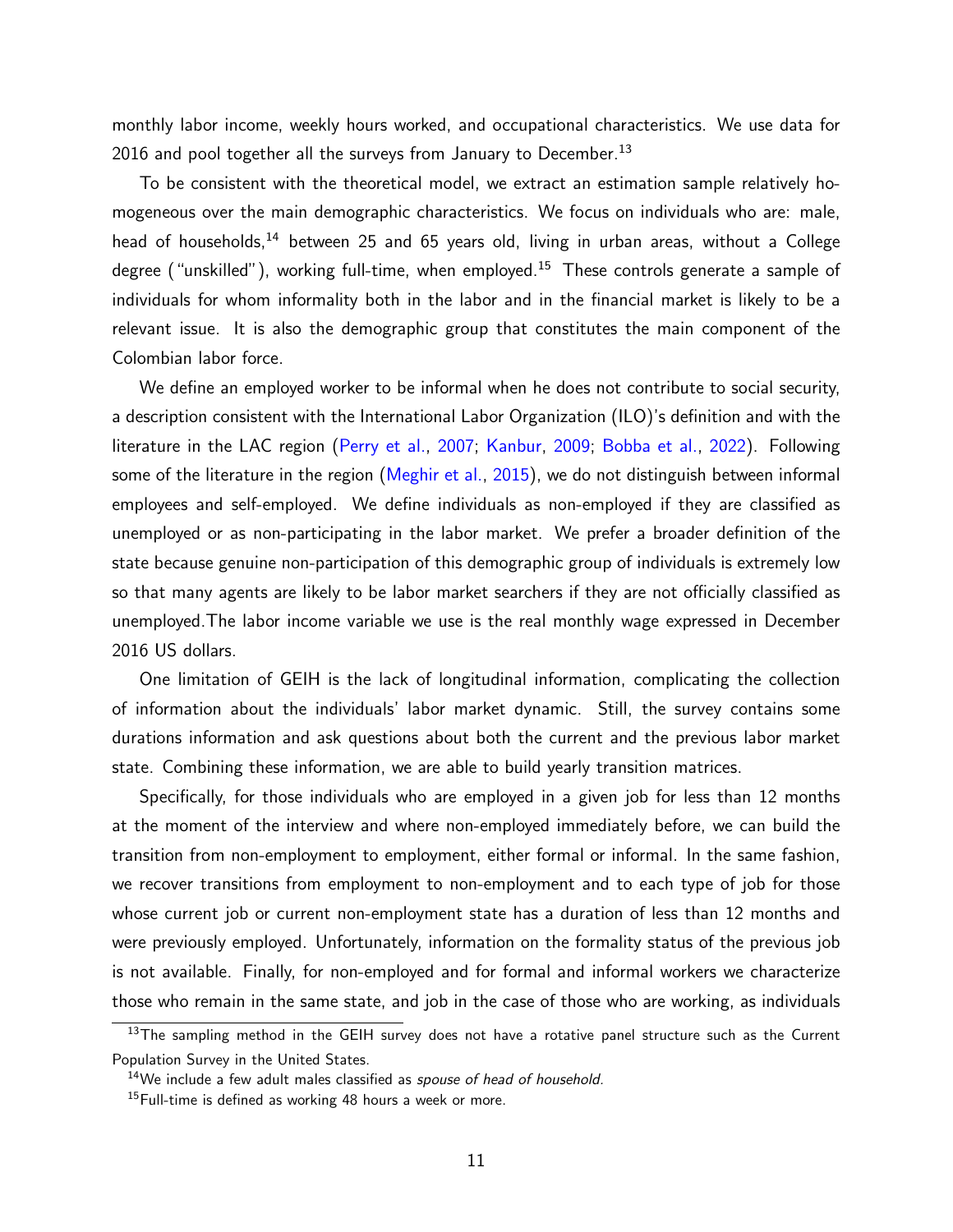who's current state has a duration of more than 12 months.

The second survey is the *Encuesta Longitudinal Colombiana* (ELCA), which is a longitudinal survey that follows approximately 10,000 households in rural and urban areas every three years; the available waves are 2010, 2013, and 2016. This survey is carried out by the Center for Studies on Economic Development (CEDE) of the School of Economics of the Universidad de los Andes, and is part of the ELCA project designed to follow individuals for 12 years to provide information regarding individual characteristics, employment, income and consumption, education and health, access to financial services, among other information.<sup>[16](#page-11-0)</sup> We use the 2016 wave of the survey to estimate the model. This survey contains similar information to that in the GEIH survey with respect to individual characteristics and current labor market outcomes. More importantly, in the survey, individuals report whether they are able to save, and if so they report the average monthly savings. Additionally, individuals also report whether the majority of their savings are in formal financial institutions such as banks and/or employee funds/credit unions; or whether they mostly save in cash, chit funds, or other informal means of savings. Finally, individuals also provide information on the reasons for saving and those for not using the formal financial system.

Table [1,](#page-25-0) which presents descriptive statistics on labor market outcomes, computed using the GEIH survey, shows that informality is a very important phenomenon in the sample of unskilled men since almost half of them work informally (as informal employees or as self-employed). On the contrary, only 36% are hired formally. Moreover, workers earn US\$342 and US\$152 per month, on average, if they work formally or informally, respectively; this means that the wage gap between type of jobs is 30% in favor of formal workers. Also important to highlight is that the observed wages distribution for formal jobs are slightly more spread out than its informal counterpart (standard deviation of 1.5 vs. 1.2, respectively). With respect to the labor market dynamics, 7.5% stay non-employed after a year, while almost 29% and 40% of formal and informal workers stay in their same job during the same period. Additionally, almost 6% of non-employed individuals leave that state after a year, 2.7% go to a formal job, while the rest end up in an informal job. Finally, 7.4% of those who are employed, formally or informally, become non-employed after a year, while 5% (5.6%) find another job in the formal (informal) sector.

Descriptive statistics on savings behavior are presented in table [2.](#page-26-0) The differences in the savings behavior are notorious because 45% of formal employees have their total assets mostly in formal institutions, while this percentage drops sharply to 27% and 21% when individuals are working informally or are non-employed, respectively. The differences are also large when describing individuals who are able to save a positive amount of their total income each month.

<span id="page-11-0"></span><sup>&</sup>lt;sup>16</sup>For detailed information on the survey see https://encuestalongitudinal.uniandes.edu.co/en/.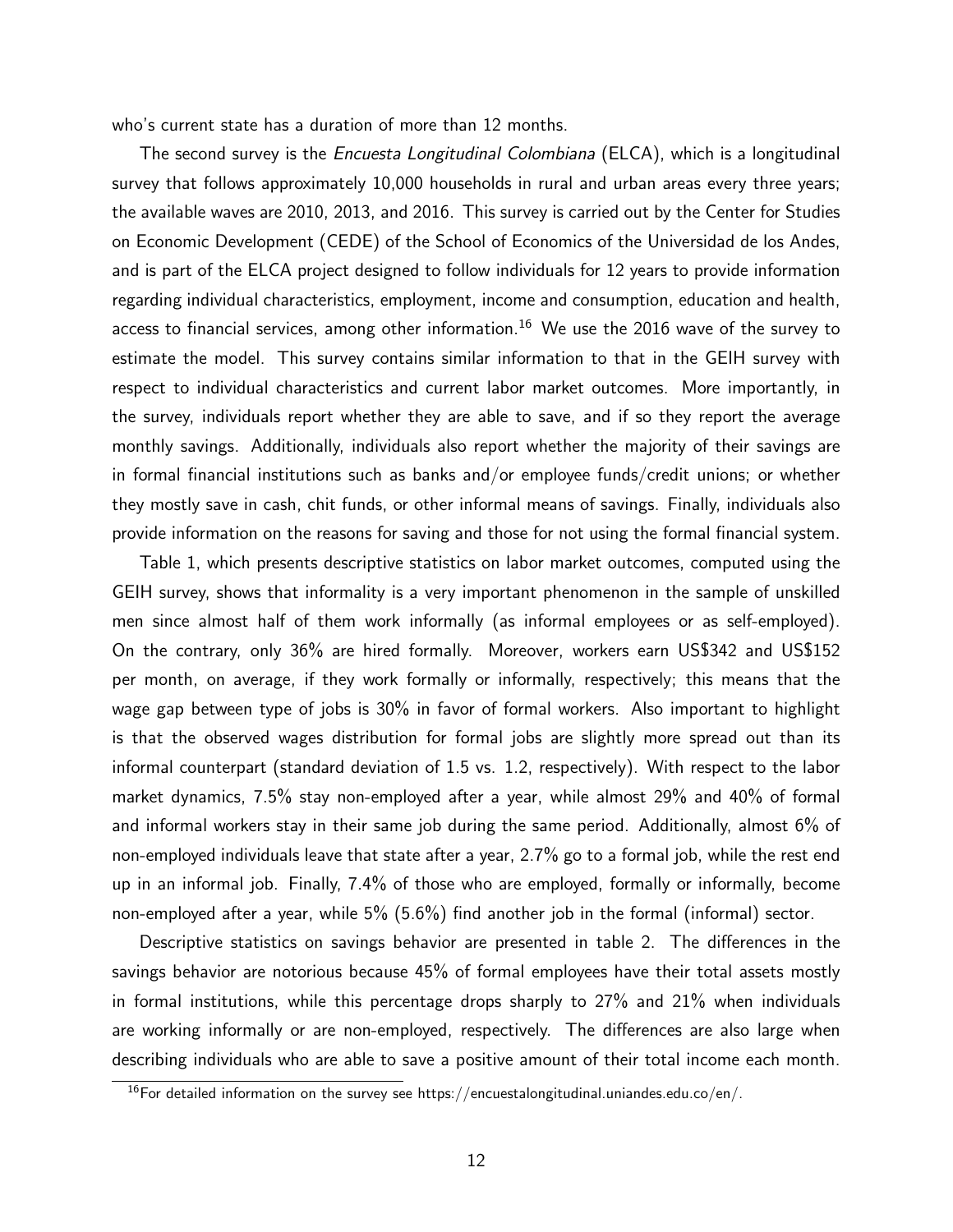Indeed, while 27% and 19% of formal and informal workers are able to save, respectively, only 8% are able to do so if they are non-employed. With respect to the amount saved, formal and informal employees save on average similar amounts per month (US\$56 vs US\$59), while nonemployed individual save around US\$48 per month. Finally, it is also observed that the conditional distribution of savings is more spread out for informal workers.

#### 3.2 Method

We estimate the parameters of the model using the Method of Simulated Moments (MSM). This method is commonly used to estimate highly non-linear models like the model outlined in section [2](#page-3-0) (Gouriéroux and Monfort, [2002\)](#page-23-10). Let  $\Theta$  denote the set of parameters to estimate,  $M_N^D$  the set of appropriately chosen statistics derived from our data sample of size  $N$ , and  $M_T(\Theta)$  the corresponding set of simulated statistics extracted from a sample of size  $T$  obtained from the steady state equilibrium implied by  $\Theta$ . Then  $\Theta$  satisfies:

<span id="page-12-0"></span>
$$
\hat{\Theta}_{N,T}(W) = \operatorname{argmin}_{\theta} \frac{1}{2} \left[ M_N^D - M_T(\Theta) \right]' W_N \left[ M_N^D - M_T(\Theta) \right] \tag{14}
$$

where  $W$  is a symmetric, positive-definite weighting matrix. As is common in the literature, we parameterize the wage offers distributions as log-normal, that is  $\log(w)|f \sim \mathcal{N}(\mu(f), \sigma(f))$ , with  $f = 0, 1$  [\(Eckstein and van den Berg,](#page-22-10) [2007\)](#page-22-10). All in all, the complete set of parameters included in  $\Theta$  are:

$$
\{b, \lambda^u, \lambda^e(1), \lambda^e(0), \eta(1), \eta(0), p(1), \mu(1), \sigma(1), \mu(0), \sigma(0), \psi^u, \psi^e(1), \psi^e(0), \kappa, \sigma\}
$$

The set of chosen moment statistics (and their corresponding notation in terms of the model) in equation [\(14\)](#page-12-0) are the proportion of individuals in each labor market states  $(u, e(1), E(0))$ ; the average  $E[w]$ , the standard deviation  $SD[w]$ , and the bottom 5 percent  $P5[w]$  of the observed wages distributions for formal and informal jobs, the proportion of non-employed individuals that transit to non-employment  $Pr[u \rightarrow u]$ , to formal employment  $Pr[u \rightarrow e(1)]$  and to informal employment  $Pr[u \rightarrow e(0)]$ ; the proportion of individuals who stay in the same job for formal and informal employment,  $Pr[e(1) \rightarrow e(1)| same\ job]$  and  $Pr[e(1) \rightarrow e(0)| same\ job]$ ; the proportion of employed individuals, regardless of the type of job, that transit to non-employment  $Pr[e \rightarrow u]$ , to formal employment  $Pr[e \rightarrow e(1)]$  and to informal employment  $Pr[e \rightarrow e(0)]$ ; the proportion of individuals in each labor market state who have their total assets mostly in the form of formal assets  $Pr[\phi > 0.5]$ ; and finally, the average  $E[I_{s>0} \times s]$  and the standard deviation  $SD[I_{s>0} \times s]$  of the distributions of savings by labor market state, where  $s = da/dt$  and  $I_{s>0}$  is an indicator variable that takes the value of one if the individual save and zero otherwise. Our estimation includes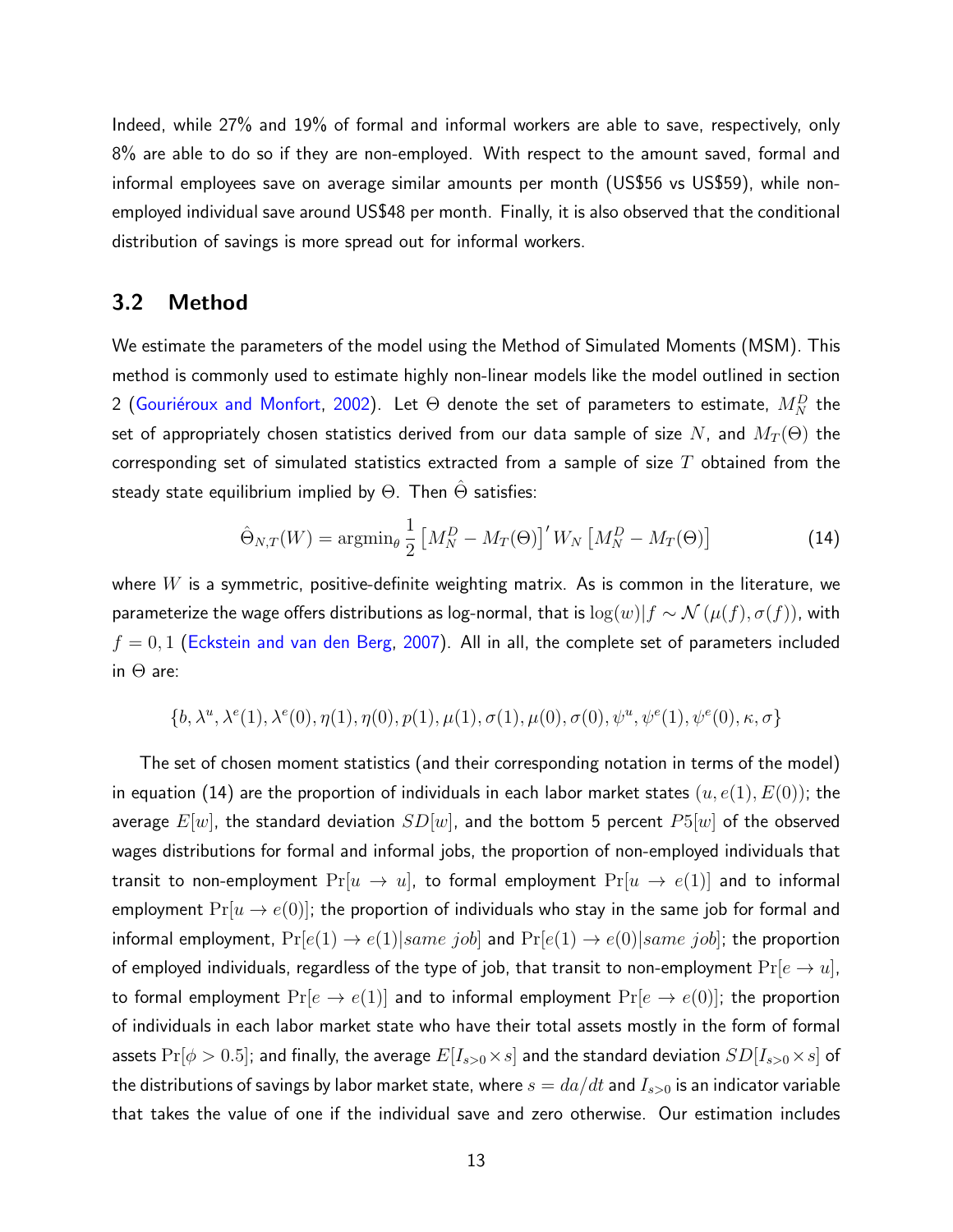26 moments and 16 parameters to be estimated. We use the Nelder-Mead simplex algorithm to minimize equation [\(14\)](#page-12-0). Finally, to asses the precision of our estimates we compute the standard errors using bootstrap, that is we estimate the model a number of times (replications), each of them using a new set of statistics obtained by re-sampling the observations in the data.

#### 3.3 Identification discussion

Given the highly non-linear nature of the model a formal proof of identification is not feasible, therefore in this subsection we provide a rather informal discussion of identification.

We start the identification discussion focusing on the mobility parameters  $\lambda^u$ ,  $\lambda^e(f)$ , and  $\eta(f)$ ; and on the distributions of wage offers  $p(f)$  and  $F(w|f)$  for  $f = 0, 1$ . Standard identification arguments based on [Flinn and Heckman](#page-22-11) [\(1982\)](#page-22-11) apply to these parameters. On the one hand, they show that proportions in labor market states and duration information (or transitions between labor market states) are enough information to identify the hazard rates out of the searching state and termination rates out of employment. In our case, the set of moments we use in estimation contains information on the proportions of labor market states and on transitions across different states. First, the transitions from non-employment to formal and informal jobs contain information on the hazard rates out of non-employment, which in turn depend on  $\lambda^u$  and  $p(1) = 1 - p(0)$ . Second, transitions from employment to new formal and informal jobs contain information on hazard rates out of the current employment to a new one, which depend on  $\lambda^{e}(1)$ ,  $\lambda^{e}(0)$ , and also on  $p(1) = 1 - p(0)$ . Finally, transitions from employment to non-employment, together with the proportions of labor market states, allow for the identification of  $\eta(1)$  and  $\eta(0)$ because the steady state restrictions (i.e. equality of flows in and out of employment) has to hold in equilibrium.

On the other hand, [Flinn and Heckman](#page-22-11) [\(1982\)](#page-22-11) also show that the wage offers distribution is identified from the observed wages distribution if the former can be completely recovered from the later given the truncation point, which is the reservation wage. This condition is called the *recoverability condition* and distributions that belong to the location-scale family meet this requirement. As stated previously, we parametrize the wage offers distributions  $F(w|f)$ ,  $f = 0, 1$ , as log-normal, which not only meet the recoverability condition (they belong to log-location-scale family of distributions), but also have proven to fit the data very well [\(Eckstein and van den Berg,](#page-22-10) [2007\)](#page-22-10). We use the cross-section mean and standard deviation by type of job in the data as relevant information to identify the location and the scale parameters of the log-normal distributions. In this model, as opposed to the [Lise](#page-23-4) [\(2013\)](#page-23-4) model, the reservation wage out of non-employment is not the flow income  $b$ , hence we cannot set the minimum observed wage as estimator of these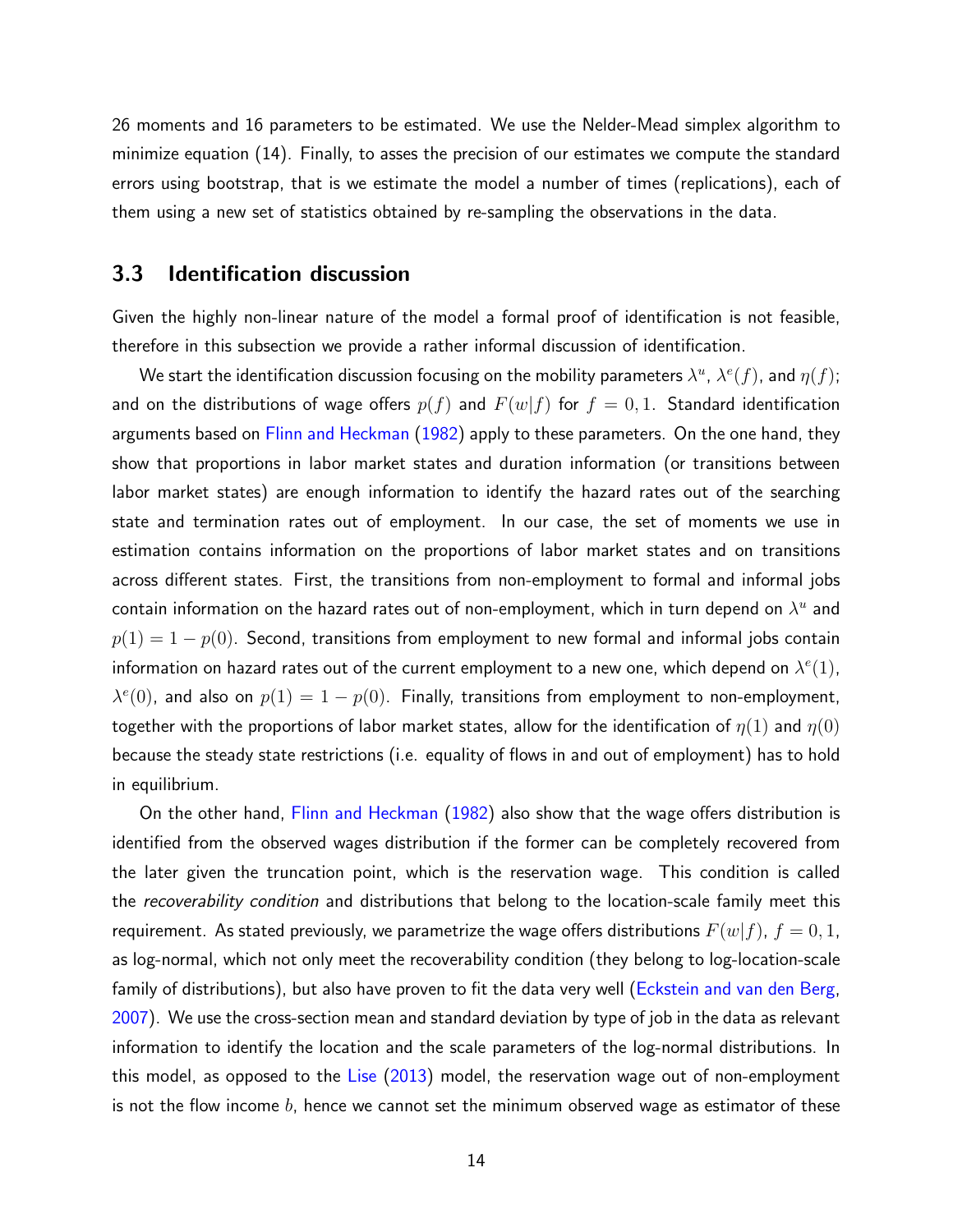parameters as in [Flinn and Heckman](#page-22-11) [\(1982\)](#page-22-11). This occurs because the rate at which the different types of jobs arrive when non-employed and while on the job are different; hence, non-employed individuals take into account the possibility of getting new offers in the future in their decision of accepting a job. Even though  $b$  is not the reservation wage, it is a crucial parameter because it affects the shape of the accepted wages distribution at the bottom. To identify this parameter we use as relevant information in the data the bottom 5% of the observed wages distributions by type of job.

The next block of parameters are related with the portfolio adjustment cost functions, that is  $\psi^u$  and  $\psi^e(f)$  for  $f=0,1$ . Given an initial distribution of assets, the optimal consumption and portfolio decisions determine a flow savings  $da/dt$  which in turn generates, after converging in time, the steady states distribution of assets. Therefore, the relevant pieces of information to identify the steady state equilibrium assets distribution, given the structure of the model, are the initial distribution of assets and the change in assets in equilibrium. In the data, we observe who saves, and if they do, how much they save. As a result, we are able to exploit the information contained in the distribution of savings by labor market states (in particular, we use the mean and the standard deviation of that distribution). The piece of information that is missing is the initial distribution of assets, hence we assume that all workers start with zero assets.<sup>[17](#page-14-0)</sup> In turn, the optimal portfolio decision in equilibrium depends on the differential return, the cost of portfolio adjustment parameter, and the steady state distribution of assets. In the data, we observe whether individuals keep the majority of their assets in formal financial institutions according to their labor markets states, which are informative of the adjustment costs parameter in that state given the steady state distribution of assets and the differential returns.

We now discuss the identification of the rate of returns in both formal and informal institutions. There is no information on how informal financial institutions behave. To identify the parameters of the rate of return process for informal assets we follow [Eeckhout and Munshi](#page-22-1) [\(2010\)](#page-22-1). In particular, they find that the implied rate of return for chit funds in South India, given a stable relationships in a matching equilibrium with informal financial institutions, is around 2.1 times the rate of return of formal financial institutions. Therefore, given that in 2016 the risk-less yearly rate of return of a 10-year Colombian Government Bond is 7.5% (we set  $r_1 = 0.075$ ), the maximum implied rate of return that an informal asset could pay would be 15.8%. To identify the mean and the variance of the rate of return we assume that 99% of the time that rate of

<span id="page-14-0"></span> $17$ We also tried an alternative assumption on the initial distribution of assets, based on the observed distribution of bank assets available in the Colombian Encuesta de Carga Financiera y Educación Financiera de los Hogares of 2016. The results of the estimation were very similar.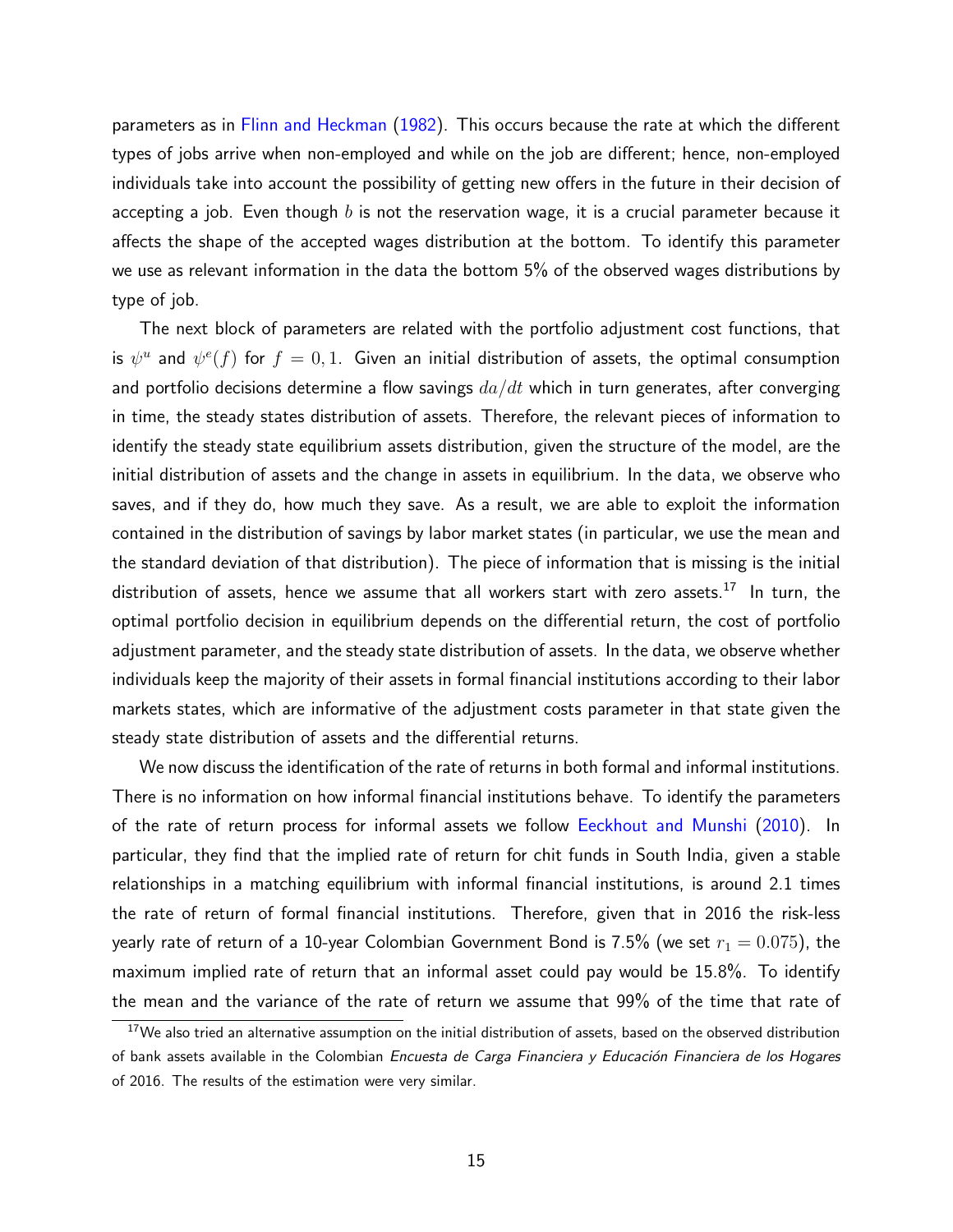return belongs to the interval  $[0,0.158]$ . Using the fact that  $r_2$  is distributed as  $\mathcal{N}\left(\bar{r}_2,\frac{\sigma^2}{2\kappa}\right)$  $\frac{\sigma^2}{2\kappa}\Big),$  we have that  $\bar{r}_2=0.079$  and  $\frac{\sigma}{\sqrt{2\kappa}}=0.031.$  The only free parameter that we estimate by the MSM is  $\kappa$ , which is shared by workers in all labor market states. Therefore, information on savings and portfolio allocations should be informative of this parameter, given the restrictions implied by the model.

The set of parameters we do not attempt to estimate are the discount rate, the death rate and the relative risk aversion parameter. First, according to [Moore et al.](#page-23-11) [\(2020\)](#page-23-11), the discount rates recommended for Latin America by multilateral development banks are between 10% and 12%, hence we set  $\rho = 0.12$ . Second, based on Colombia's life expectancy of 77 years (see the WDI of the World Bank) we set  $\theta = 0.013$ . Finally, [Bond et al.](#page-21-11) [\(2008\)](#page-21-11) estimate a dynamic empirical model of entrepreneurship using Colombia data and the estimates for the CRRA utility function parameter generate a 95% confidence interval of  $[-0.53, -1.17]$ . Using these estimates, we set our parameter at the bottom of that interval, that is  $\delta = -0.53$ .

#### 3.4 Estimation results

Table [3](#page-27-0) reports the estimated parameters. The first block show the parameters that govern the dynamics of the labor market states. The estimates of the arrival rate of job offers while nonemployed  $\lambda^u$  imply that workers expect offers approximately every 6.3 months, on average. In turn, the arrival rate of offers while on the job,  $\lambda^{e}(1)$  and  $\lambda^{e}(0)$ , indicate that new job opportunities while on the job arrive considerably less often. In particular, formal and informal workers expect the arrival of new job opportunities, on average, every 43 and 33 months, respectively. Estimates of the arrival rates of involuntary separations, parameters  $\eta(1)$  and  $\eta(0)$ , indicate that jobs last, on average, 37 (20) months for formal (informal) workers.

The second block corresponds to the parameter of job offers. The estimates of the parameter,  $p(1)$ , indicated that only 28% of the job offers that arrive are formal (and 72% are informal). Moreover, the estimates of the parameters of the wages distributions, that is  $\mu(f)$  and  $\sigma(f)$ , imply an average offered wage of US\$349 and US\$236 per month for formal and informal workers, respectively.[18](#page-15-0) Therefore, formal workers receive offers that are, on average, almost 48% higher that those received by informal workers. The standard deviation of offered wages to formal and informal workers are around 126 and 120, respectively; that is, the former is slightly (5%) more dispersed than the later. These results imply that the wage offers distribution of formal jobs stochastically dominates that of informal jobs, implication that is consistent with recent literature on informality. Indeed, given that most firms/workers in the informal sector tend to be

<span id="page-15-0"></span><sup>&</sup>lt;sup>18</sup>Recall that if  $\log(x) \sim \mathcal{N}(\mu, \sigma^2)$ , then  $E[x] = \exp(\mu + 0.5\sigma^2)$  and  $V[x] = [\exp(\sigma^2) - 1] \exp(2\mu + \sigma^2)$ .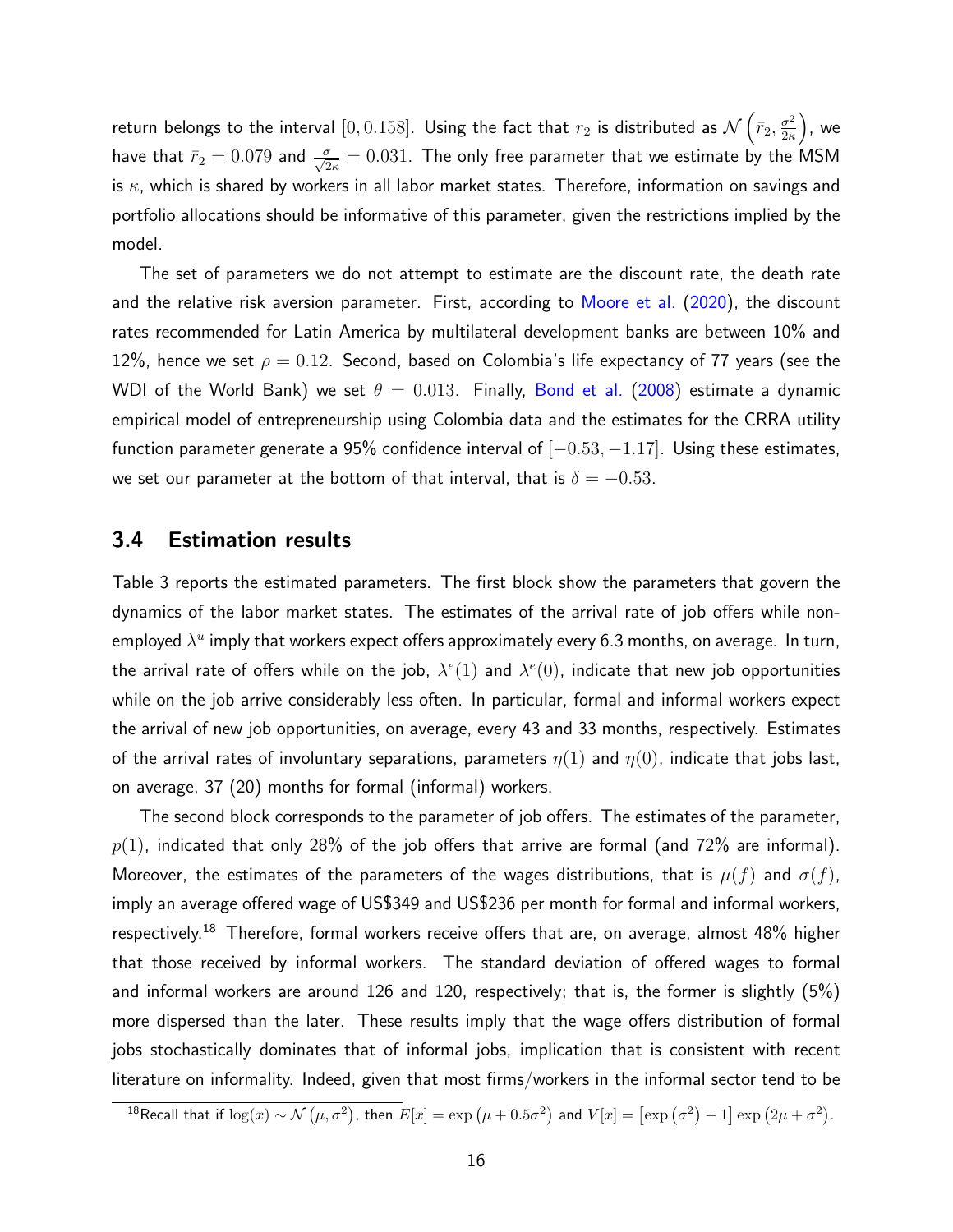less productive than their formal counterparts, they are typically offered or are able to bargain lower wages (see for example [Bosch et al.,](#page-22-12) [2015;](#page-23-2) [Meghir et al.,](#page-23-2) 2015; [Bobba et al.,](#page-21-3) [2021,](#page-21-3) [2022\)](#page-21-4).

The third block presents the estimated parameters of the portfolio adjustment cost function. These parameters are a measure of the degree of exclusion of workers from formal financial institutions because the higher the parameter is, the higher the cost of maintaining a high share of formal assets in the portfolio. Given that formal workers have, in general, easier access to formal financial institutions, we use the adjustment cost parameter for these workers as a benchmark. It is important to note there are no significant differences between the estimated parameters for non-employed individuals and for formal workers, 0.023 vs. 0.024, which means that the nonemployed are not excluded. On the contrary, the cost parameter for informal workers is more than 7 times that for formal workers, 0.174 vs. 0.024, implying a high degree of exclusion for these type of workers. To put these numbers in perspective, if an average worker wants to keep 45% of their assets in formal financial institutions, he/she has to pay US\$0.2 (US\$1.8) while being a formal (informal) employee, which represent approximately 1% (9%) of his/her monthly savings.

The fourth and fifth blocks presents the estimated parameters for the process of the rate of return of informal assets and the flow income in the non-employment states, respectively. With respect to the former, the implied autocorrelation is about 0.5, while the uncertainty about the shock on the rate of return is 3.6 percentage points on an annual basis. For the case of the later, in turn, non-employed individual receive a non labor income of approximately US\$22 per month.

In figure [1,](#page-31-0) we show the steady state distributions by labor market states of total assets, formal financial assets, consumption, and savings. Note that an important mass of non-employed individuals have very low assets compared with formal and informal workers; this is particularly true for formal financial assets. Given the low estimate of the non labor income for these individuals, the consumption levels are also low and financed by using assets accumulated when working (disaving). Comparing the steady state distributions between formal and informal workers, we have that the distribution of total assets of the former stochastically dominates that of the later. This is also observed in the case of the distributions of consumption. Finally, the distributions of savings for formal and informal workers are very similar, having the informal workers a slightly more mass around zero.

Finally, in table [4](#page-28-0) we compare the moments in the data and those simulated using the model. The model fits very well the moments related with the labor market states and the distributions of wage offers. Also, the model is able to fit reasonably well the probability maintaining the majority of assets in formal financial assets across labor market states and the mean and standard deviation of savings for formal and informal workers. On the contrary, the model has a hard time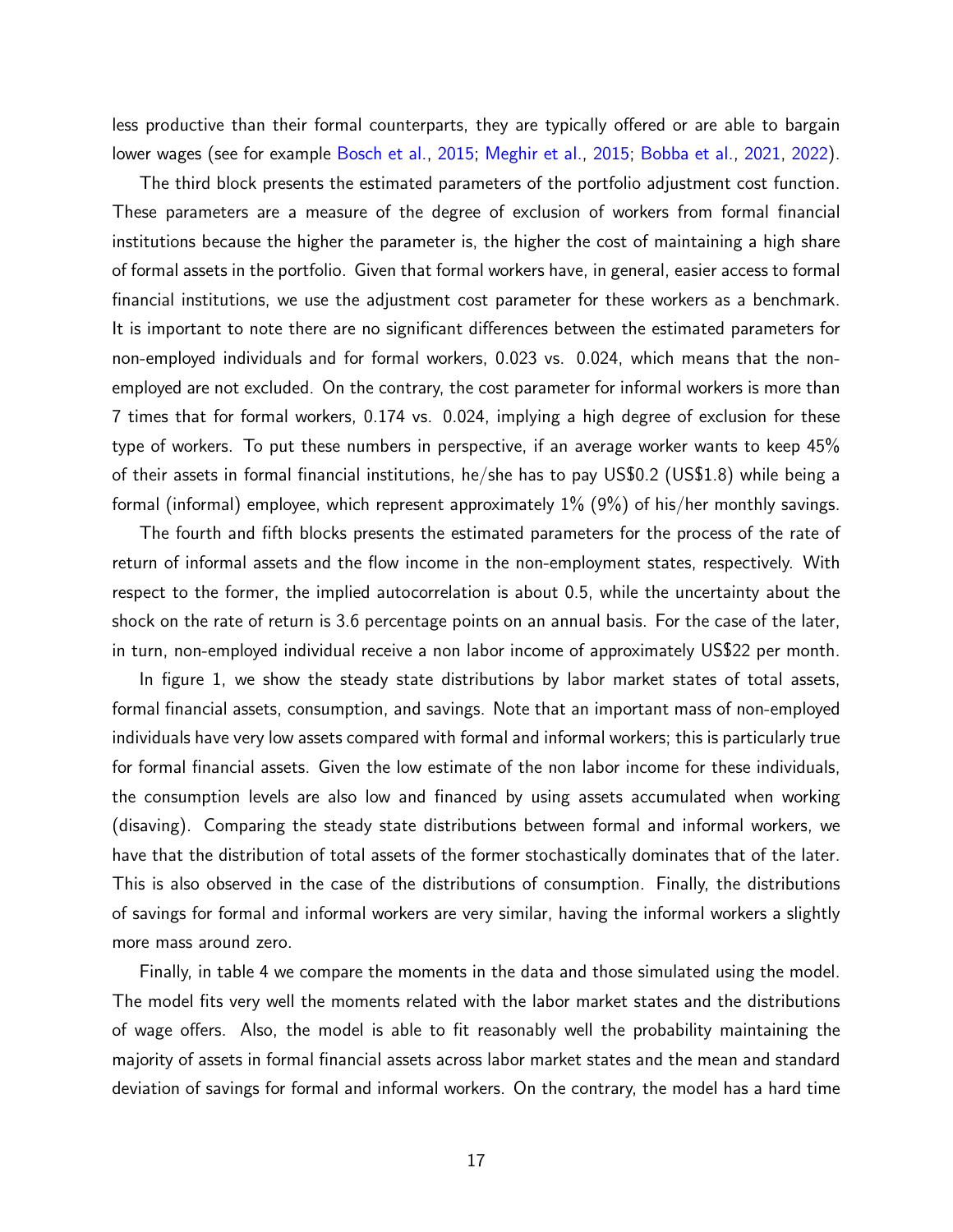fitting the moments in those related with the savings behavior while non-employed and with the transitions across labor market states. In the first case, only 8% of the non-employed in the data are able to save and some of them save a significant amount each month. Hence, it is difficult to capture this small group of individuals in the model with non-employed individuals, who mostly disave and are homogeneous in their non-labor income,  $b$ . In the second case, in a model with search and savings there is a tension between fitting the assets/savings and the dynamics of the labor market because the former determines the outside option of individuals to leave the different labor market states, affecting the latter [Lise](#page-23-4) [\(2013\)](#page-23-4).

### <span id="page-17-0"></span>4 Counterfactual experiments

Using the model and the point estimates of the parameters presented in table [3,](#page-27-0) we perform two sets of counterfactual experiments. In the first, we evaluate the importance of the partial exclusion of informal workers from the formal financial system by equating the portfolio adjustment costs of informal workers to those of formal workers.<sup>[19](#page-17-1)</sup>. In the second, we evaluate if using labor market policies that are able to reduce job informality can lead to similar changes in saving behavior. Specifically, we reduce the proportion of informal job offers from the baseline 72% to a value of 20%.

In each counterfactual scenario, we evaluate the average impact on labor market outcomes, savings, portfolio decisions, and financial assets, after taking into account the endogenous adjustment in individual's optimal behaviors. We also compute and report the impact of the policy experiments on wealth and consumption inequality. To give a more complete picture, we use three indices in the class of the Generalized Entropy inequality indices. They are defined as:

<span id="page-17-2"></span>
$$
GE(\alpha) = \begin{cases} \frac{1}{\alpha(\alpha-1)} \left[ \frac{1}{N} \sum_{i=1}^{N} \left( \frac{y_i}{\bar{y}} \right)^{\alpha} - 1 \right] & \alpha \neq 0, 1\\ \frac{1}{N} \sum_{i=1}^{N} \frac{y_i}{\bar{y}} \ln \left( \frac{y_i}{\bar{y}} \right) & \alpha = 1\\ -\frac{1}{N} \sum_{i=1}^{N} \ln \left( \frac{y_i}{\bar{y}} \right) & \alpha = 0 \end{cases} \tag{15}
$$

where  $N$  is the number of individuals,  $y_i$  is the measure of assets or consumption for individual i and  $\alpha$  is a parameter that weights the distance between measurement variable along the distribution. The larger the parameter  $\alpha$ , the greater is the weight of the assets/consumption differences among the rich. Also, according to the value of the parameter  $\alpha$ , several inequality statistics arise. For example,  $GE(0)$  is the mean log deviation,  $GE(1)$  is the Theil index, and  $GE(2)$  is half the coefficient of the variation.

<span id="page-17-1"></span> $^{19}$ Consistently with equation [\(3\)](#page-5-2) and table [3'](#page-27-0)s estimate, we set  $\psi^{e}(0)=\psi^{e}(1)=0.024.$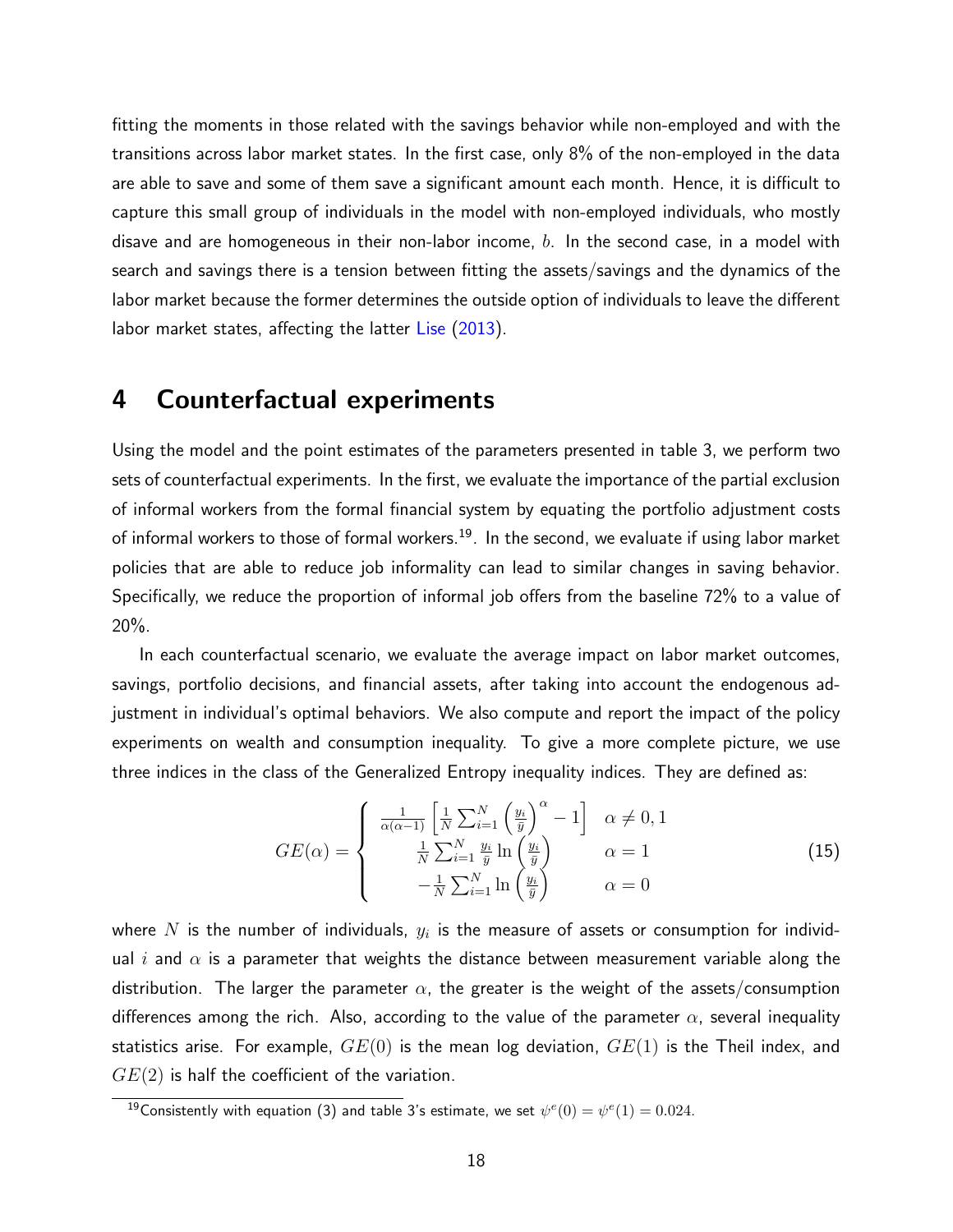#### 4.1 Financial inclusion

Table [5](#page-29-0) reports a set of descriptive statistics in the benchmark model and in the counterfactual simulations. The first column reports the benchmark, the second and third columns report, the value and the ratio with respect to the benchmark of the same statistics in the financial inclusion experiment, respectively.

When we set the portfolio adjustment costs equally for formal and informal workers, the saving rate increases by 7.1% overall and by 10.5% for the informally employed. Importantly, the proportion of informal workers able to save more than 50% of their assets formally increases by more than 60%. The resulting increase in assets held in formal financial institutions is 46.1%. These large changes in formal saving also have an aggregate impact: overall assets slightly increase, driven by a 1.9% increase in assets accumulated by informal workers.

Saving behavior also has an impact on labor market decisions since it affects outside options and reservations wages. Working informally is now more attractive because at least one if its cost –the costlier access to formal financial institutions– has been eliminated. As a result, a slightly higher proportion of workers is informal and their average accepted wage is slightly higher. This is an example of what are called "unintended consquences" of policy interventions since an increase in labor market informality is typically not a policy objective. However, the magnitude of the impact is very modest: the non-employment rate only increases by 0.3% and the proportion of informal workers only by 0.5%.

Finally, both saving and labor market behaviors have an impact on inequality. Table [6](#page-30-0) reports the inequality indices defined in equation [\(15\)](#page-17-2). The experiment (again reported in columns 2 and 3) shows a small decrease in consumption inequality and a larger decrease in the inequality in assets held in formal financial institutions, in particular when evaluated on the base of the Theil index  $(GE(1))$ .

#### 4.2 Lower labor market informality

Results for the second experiment are reported in the fourth and fifth columns of Table [5.](#page-29-0) The experiment proxies labor market policies that are able to significantly reduce the proportion of informal job offers, possibly through a combination of enforcement mechanisms and structural reforms aiming at reducing the incentives of informal work. We impose a large reduction in the proportion of job offers that are for informal jobs  $(p(0))$ : from the baseline 72% to the experiment 20%. The most striking result is that even such massive change is not quite able to increase savings as much as the financial inclusion experiment: the overall saving rate increases by 6.8%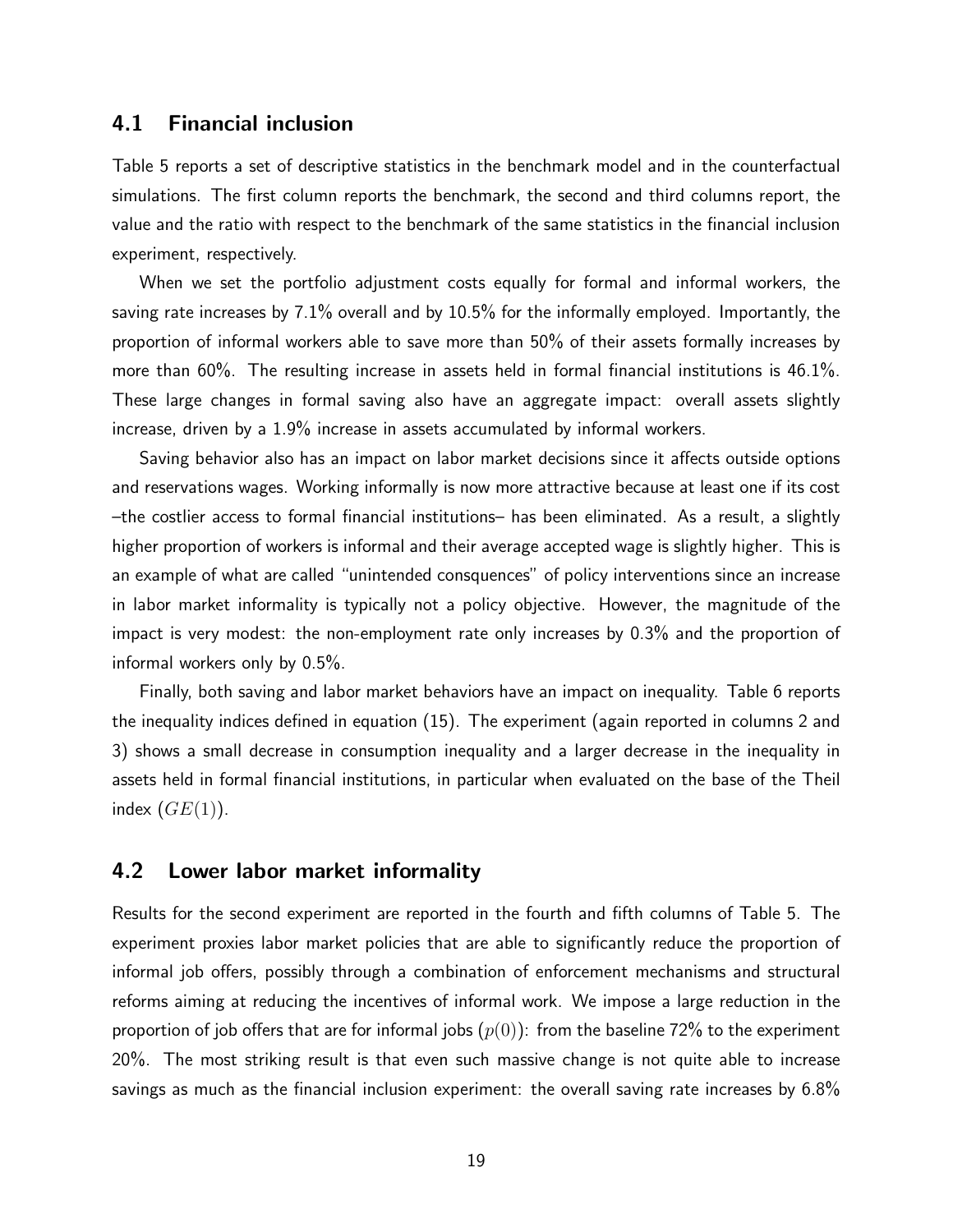compared with the 7.1% found in the financial inclusion experiment. The aggregate change in portfolio allocation is instead similar, driven by the higher proportion of formal workers. The same composition effect in the labor market lead to a 3.4% increase in total assets.

The impact on inequality (table [6\)](#page-30-0) is stronger than in the financial exclusion experiment: inequality is reduced across the board, with the stronger impact registered again on the Theil index for assets in formal institutions. These larger impacts are in part driven by the underlining differences in the wage offers distributions for formal and informal workers, which are left unchanged in the experiment.

### <span id="page-19-0"></span>5 Concluding remarks

Workers in many low- and middle-income countries are characterized by two features: they have a high probability to work informally, at least for part of their life, and they have low savings, frequently allocated outside formal financial institutions. Many contributions look at the two phenomena in isolation, due to lack of data or to complications in modeling a joint environment.

We develop an environment able to integrate the behaviors leading to both phenomena. We use data from Colombia that are complete enough to characterize both labor market and saving behaviors. Thanks to this strategy, we are able to estimate a stylized but complete model that we can use to understand the channels leading to these outcomes and to perform counterfactual experiments. The model is an extension of the partial equilibrium on-the-job search model with asset accumulation developed by [Lise](#page-23-4) [\(2013\)](#page-23-4). The extensions consist of including two types of jobs (formal and informal) and a portfolio choice between two types of liquid assets a (formal) risk-less asset and an (informal) risky assets. The distributions of individuals working as formal or informal employees, the total wealth, and the type of assets they use to accumulate wealth arises endogenously as a part of the equilibrium. The data are obtained by combining two data sets from Colombia: The Gran Encuesta Integrada de Hogares (GEIH), a nationally representative monthly survey focusing on the labor market; and the *Encuesta Longitudinal Colombiana* (ELCA), a longitudinal survey focusing on consumption and saving behavior and access to financial services. The estimation results show that informal workers face significantly higher costs in adjusting their portfolio toward formal financial assets, signaling a lack of financial inclusion. They also show that labor market dynamic is crucial: workers' transits between formal and informal jobs with some frequency so that the formality state is not a permanent state of a typical individual labor market career. Still, spells in informality are characterized by lower saving rates.

We perform counterfactual experiments using the estimated model so as to evaluate policy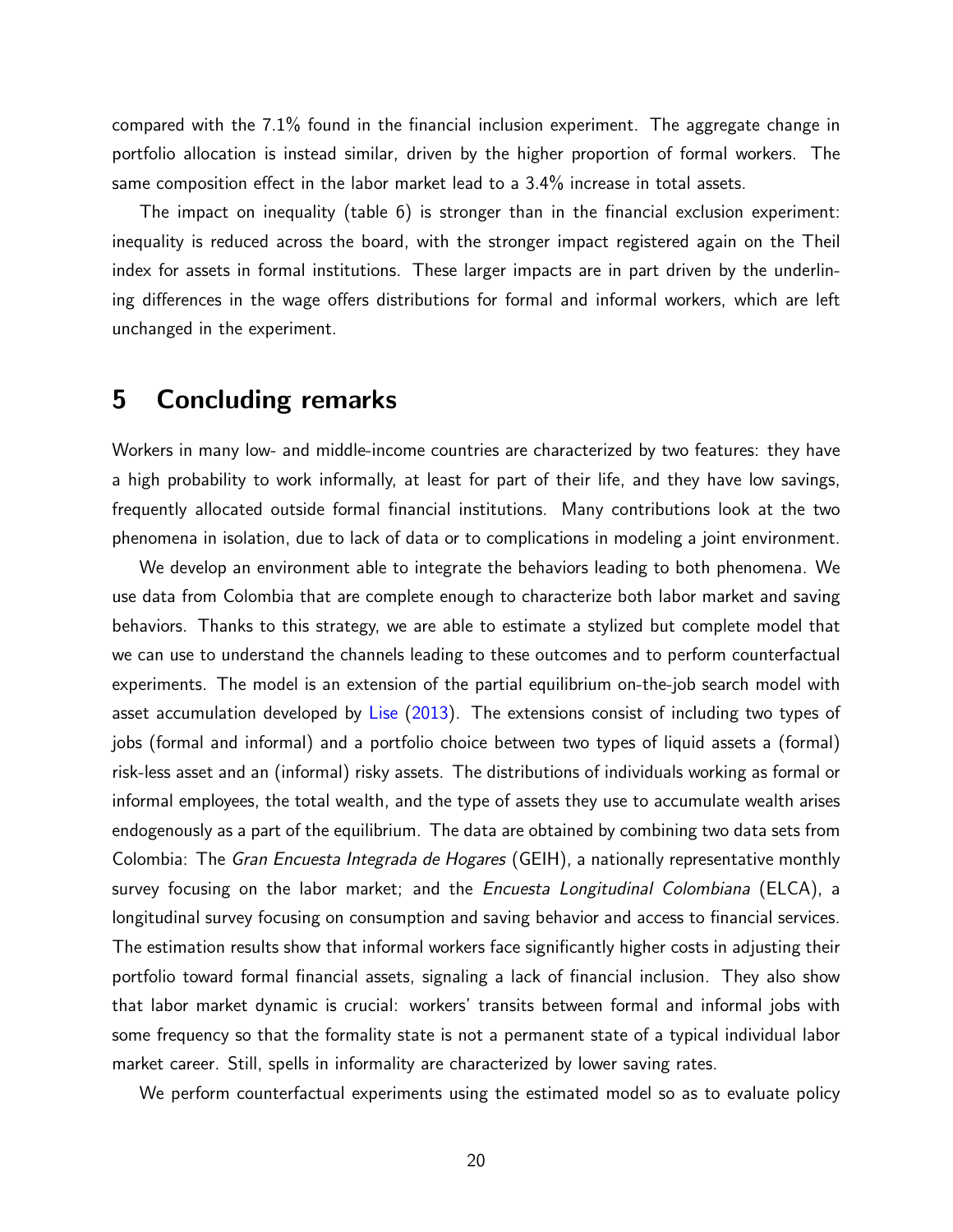changes in an equilibrium setting. We proxy a policy able to achieve full financial inclusion of informal workers by equating the portfolio adjustment costs of informal workers to those of formal workers. The result is a significant increase in the overall saving rate (more than 7 percentage points) and an even larger increase in the informal workers saving rate (more than 10 percentage points). As a comparison, we perform an experiment where we reduce the proportion of informal job offers received by workers. This experiment proxies labor market policies that are able to achieve such results, possibly through a combination of enforcement mechanisms and structural reforms aiming at reducing the incentives of informal work. We find that a massive reduction of the proportion of informal job offers from the baseline 72% to a value of 20% is able to just barely generate a saving rate similar to the one obtained with full financial inclusion. We also assess the impact of each policy on inequality, finding that full financial inclusion slightly decreases inequality in consumption and in formal assets but less so than the labor market policy.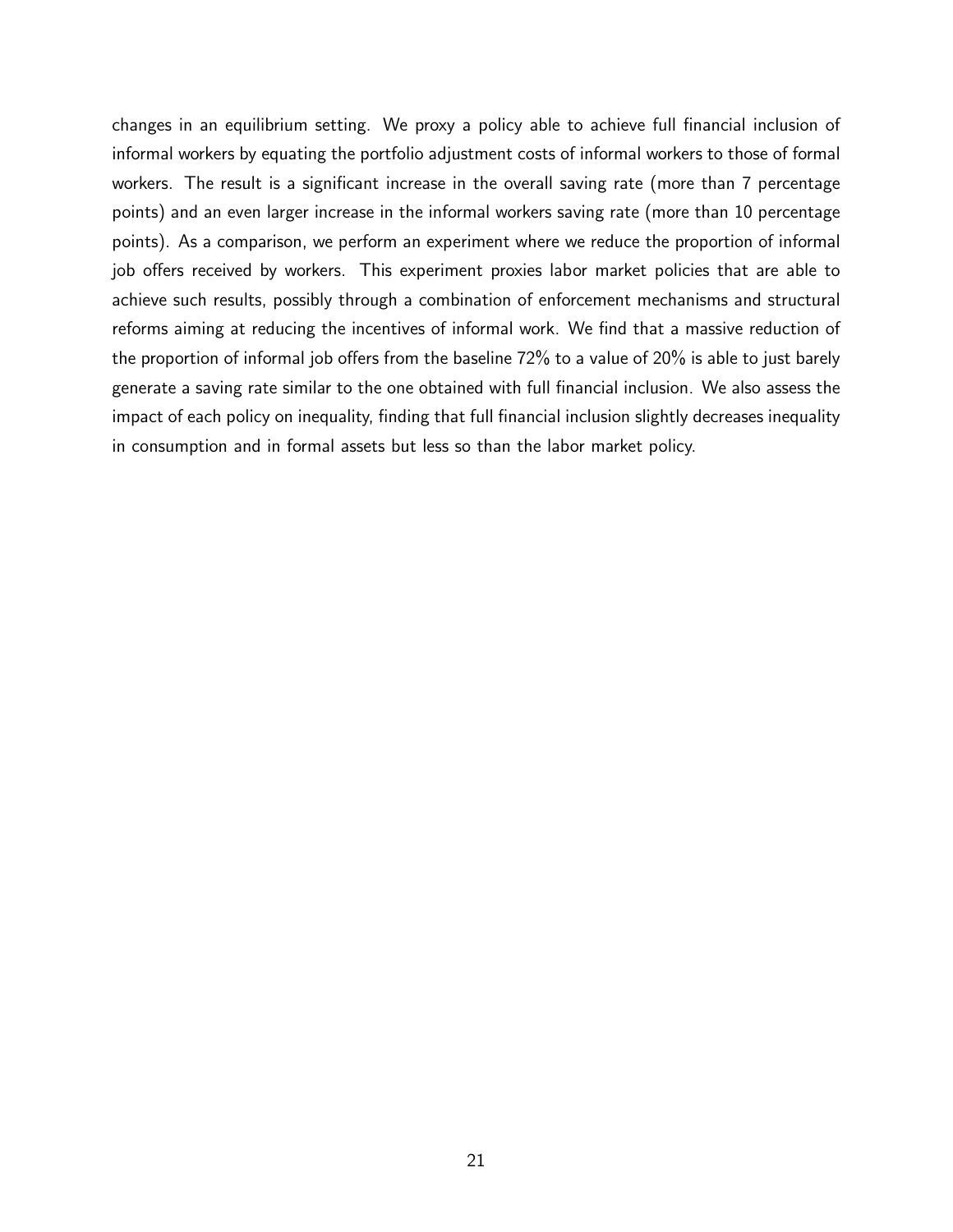### **References**

- <span id="page-21-8"></span>Achdou, Yves, Francisco J Buera, Jean-Michel Lasry, Pierre-Louis Lions, and Benjamin Moll, "PDE Models in Macroeconomics," Philosophical Transactions of The Royal Society A, 2014, 372 (20130397), 15.
- <span id="page-21-9"></span> $\_$  , Jiequn Han, Jean-Michel Lasry, Pierre-Louis Lions, and Benjamin Moll, "Income and Wealth Distribution in Macroeconomics: A Continuous-Time Approach," NBER Working Paper Series, 2017, 23732, 1–58.
- <span id="page-21-5"></span>Aiyagari, S Rao, "Uninsured Idiosyncratic Risk and Aggregate Saving," The Quarterly Journal of Economics, 1994, 109 (3), 659–684.
- <span id="page-21-1"></span>Albrecht, James, Lucas Navarro, and Susan Vroman, "The Effects of Labour Market Policies in an Economy with an Informal Sector," *Economic Journal*, 2009, 119 (2000), 1105– 1129.
- <span id="page-21-10"></span>Barles, G. and P.E. Souganidis, "Convergence of Approximation Schemes for Fully Nonlinear Second Order Equations," Asymptotic Analysis, 1991, 4 (3), 271–283.
- <span id="page-21-0"></span>Batini, N., P. Levine, B. Kim Y., and E. Lotti, "Informal labour and credit markets: a survey," IMF Working Paper, 2010, 10/42.
- <span id="page-21-4"></span>Bobba, Matteo, Luca Flabbi, and Santiago Levy, "Labor Market Search, Informality, and Schooling Investments," International Economic Review, 2022, 63 (1), 211–261.
- <span id="page-21-3"></span> $-$ ,  $-$ ,  $-$ , and Mauricio Tejada, "Labor Market Search, Informality, and on-the-Job Human Capital Accumulation," Journal of Econometrics, August 2021, 223 (2), 433–453.
- <span id="page-21-6"></span>**Bonaparte, Yosef and Russell Cooper**, "Costly Portfolio Adjustment," NBER Working Paper Series, 2009, 15227, 1–25.
- <span id="page-21-7"></span> $\mu$  ,  $\mu$  , and Guozhong Zhu, "Consumption Smoothing and Portfolio Rebalancing: The Effects of Adjustment Costs," Journal of Monetary Economics, December 2012, 59 (8), 751–768.
- <span id="page-21-11"></span>Bond, Eric, James R. Tybout, and Hale Utar, "Credit Rationing, Risk Aversion and Industrial Evolution in Developing Countries," NBER Working Paper Series, 2008, 14116, 1–53.
- <span id="page-21-2"></span>Bosch, Mariano and Julen Esteban-Pretel, "Job Creation and Job Destruction in the Presence of Informal Markets," Journal of Development Economics, July 2012, 98 (2), 270–286.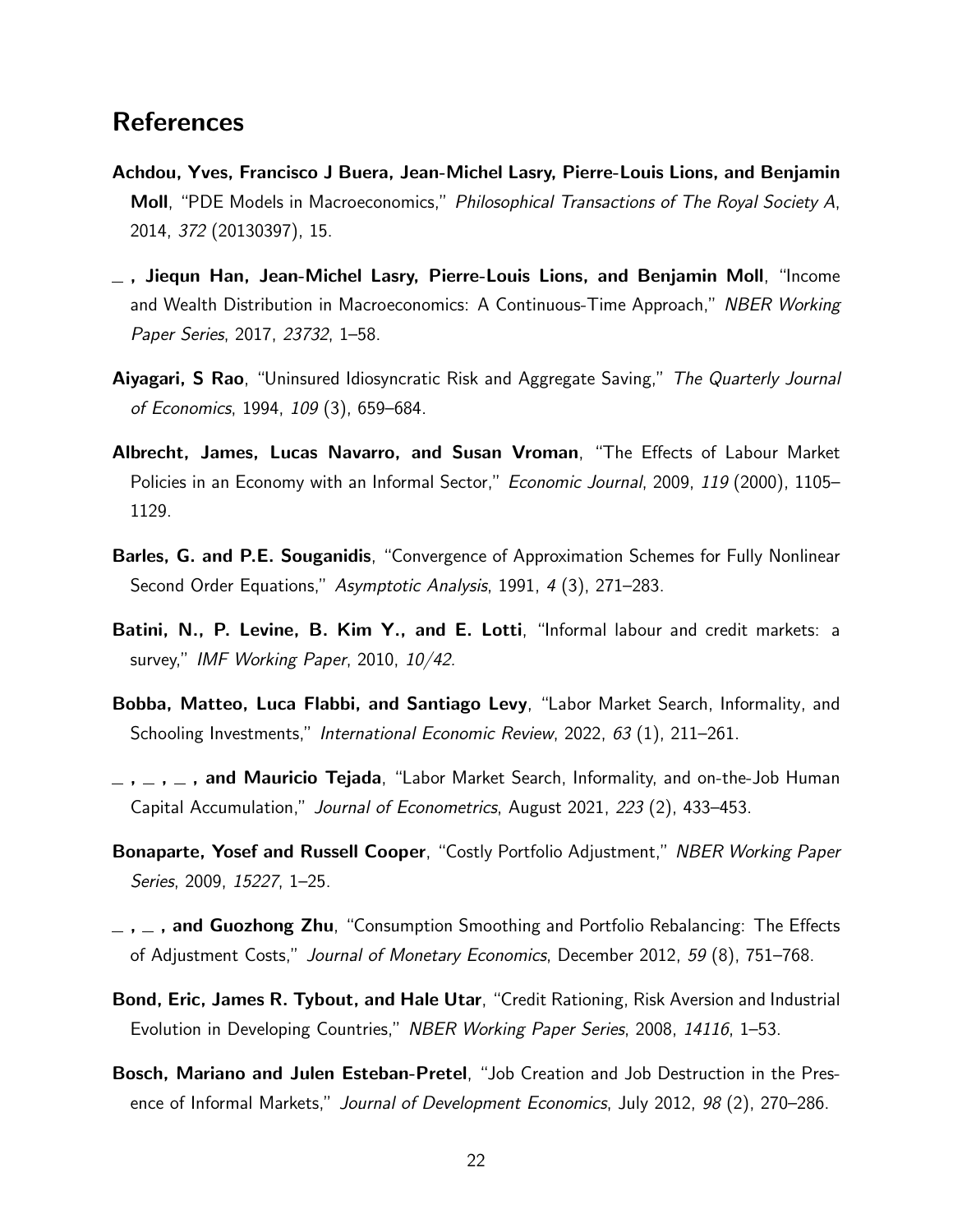- <span id="page-22-7"></span>and William F Maloney, "Comparative analysis of labor market dynamics using Markov processes: An application to informality," Labour Economics, 2010, 17 (4), 621–631.
- <span id="page-22-12"></span> $-$ , Angel Melguizo, Enith Ximena Peña, and David Tuesta, "Savings Under Formal and Informal Conditions," BBVA Working Papers, 2015, 15/19, 1–22.
- <span id="page-22-5"></span>Charlot, Olivier, Franck Malherbet, and Mustafa Ulus, "Efficiency in a search and matching economy with a competitive informal sector," *Economics Letters*, 2013, 118  $(1)$ , 192 – 194.
- <span id="page-22-4"></span>Dabla-Norris, E. and J. Koeda, "Informality and bank credit: evidence from firm-level data," IMF Working Paper, 2008, 08/94.
- <span id="page-22-9"></span>Dey, Matthew and Christopher Flinn, "An Equilibrium Model of Health Insurance Provision and Wage Determination," Econometrica, 2005, 73 (2), 571–627.
- <span id="page-22-2"></span>Dupas, P. and J. Robinson, "Why don't the poor save more? evidence from health savings experiments," American Economic Review, 2013, 103 (4), 1138–71.
- <span id="page-22-10"></span>**Eckstein, Zvi and Gerard van den Berg, "Empirical Labor Search: A Survey," Journal of** Econometrics, February 2007, 136 (2), 531–564.
- <span id="page-22-1"></span>**Eeckhout, Jan and Kaivan Munshi**, "Matching in Informal Financial Institutions," Journal of the European Economic Association, September 2010, 8 (5), 947–988.
- <span id="page-22-6"></span>**Esteban-Pretel, Julen and Sagiri Kitao**, "Labor Market Policies in a Dual Economy," Labour Economics, January 2021, 68, 101956.
- <span id="page-22-11"></span>Flinn, Christopher J and James J. Heckman, "New Methods for Analyzing Structural Models of Labor Force Dynamics," Journal of Econometrics, 1982, 18 (June 1981), 115–168.
- <span id="page-22-8"></span>Flórez, Luz A., "Informal Sector Under Saving: A Positive Analysis of Labour Market Policies," Labour Economics, 2017, 44, 13–26.
- <span id="page-22-0"></span>Gasparini, Leonardo and Leopoldo Tornarolli, "Labor informality in Latin America and the Caribbean: patterns and trends from household microdata survey," Desarrollo y Sociedad, 2009, 63, 13–80.
- <span id="page-22-3"></span>Gatti, R. and M. Honorati, "Informality among formal firms: firm-level, cross- country evidence on tax compliance and access to credit," World Bank Policy Re- search Working Paper, 2008, 4476.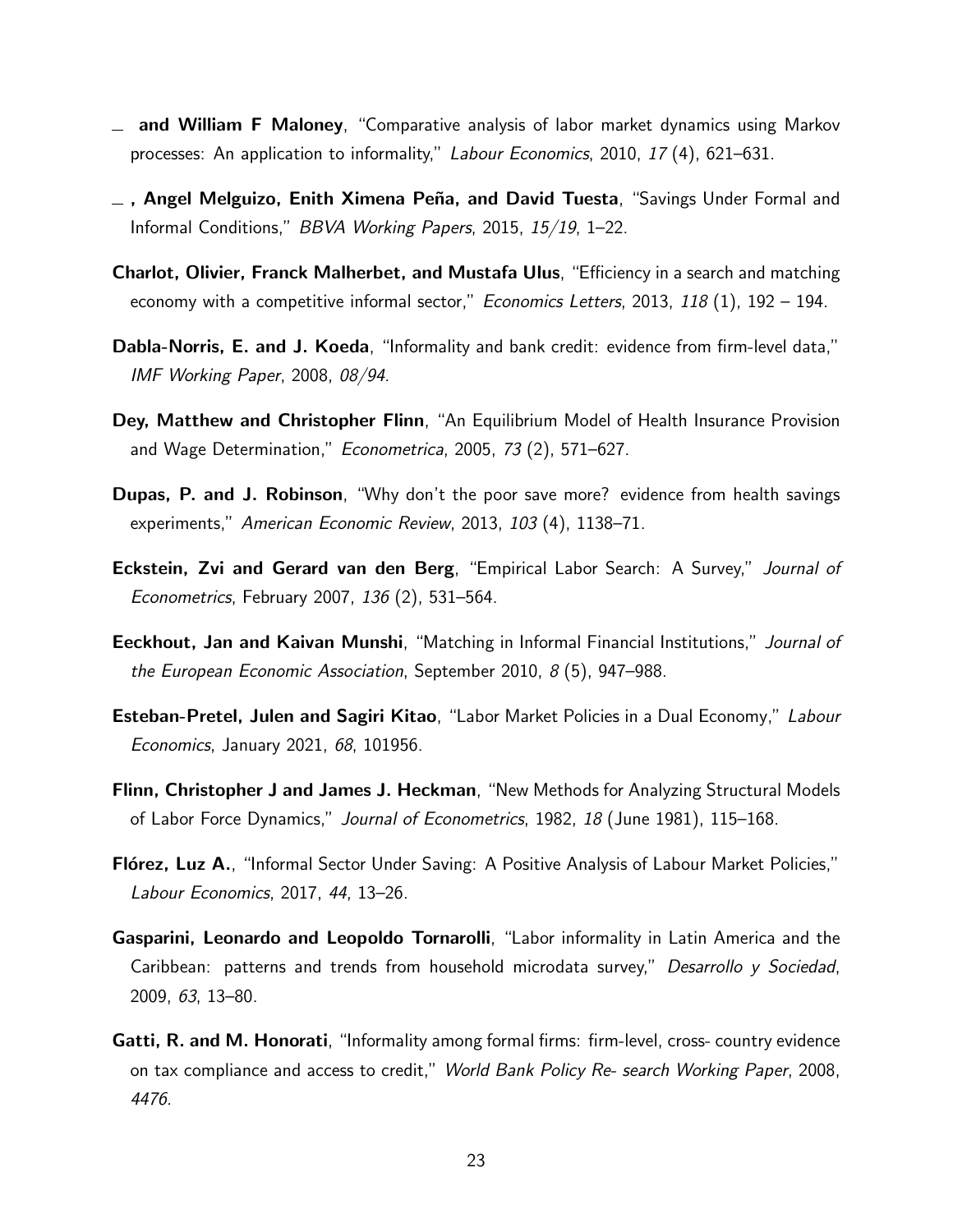- <span id="page-23-10"></span>Gouriéroux, Christian and alain Monfort, Simulation-Based Econometric Methods CORE Lectures, Oxford University Press, 2002.
- <span id="page-23-1"></span>Granda, Catalina and Franz Hamann, "Informality , Saving and Wealth Inequality in Colombia," IDB Working Papers, 2015, 575, 1–43.
- <span id="page-23-6"></span>Huggett, Mark, "The Risk-Free Rate in Heterogeneous-Agent Incomplete-Insurance Economies," Journal of Economic Dynamics and Control, 1993, 17, 953–969.
- <span id="page-23-9"></span>Kanbur, Ravi, "Conceptualising Informality: Regulation and Enforcement," IZA Discussion Papers, May 2009, 4186, 1-18.
- <span id="page-23-3"></span>Krusell, Per, Toshihiko Mukoyama, and Aysegul Sahin, "Labour-Market Matching with Precautionary Savings and Aggregate Fluctuations," Review of Economic Studies, oct 2010, 77 (4), 1477–1507.
- <span id="page-23-4"></span>Lise, Jeremy, "On-the-Job Search and Precautionary Savings," Review of Economic Studies, 2013, 80 (3), 1086–1113.
- <span id="page-23-0"></span>Lorenzo, F. and R. Osimani, "Alternativas de política para fortalecer el ahorro de los hogares de menores ingresos: el caso de uruguay," Serie Financiamiento del Desarrollo, Economic Commission for Latin America and the Caribbean, 2001, 110.
- <span id="page-23-5"></span>Maloney, William F, "Does Informality Imply Segmentation in Urban Labor Markets? Evidence from Sectoral Transitions in Mexico," World Bank Economic Review, May 1999, 13 (2), 275– 302.
- <span id="page-23-2"></span>Meghir, Costas, Renata Narita, and Jean-Marc Robin, "Wages and Informality in Developing Countries," American Economic Review, April 2015, 105 (4), 1509–1546.
- <span id="page-23-7"></span>Merton, Robert C, "Optimum Consumption and Portfolio Rules in a Continuous-Time Model," Journal of Economic Theory, 1971, 3, 373–413.
- <span id="page-23-11"></span>Moore, Mark A., Anthony E. Boardman, and Aidan R. Vining, "Social Discount Rates for Seventeen Latin American Countries: Theory and Parameter Estimation," Public Finance Review, January 2020, 48 (1), 43–71.
- <span id="page-23-8"></span>Munk, Claus and Carsten Sørensen, "Dynamic Asset Allocation with Stochastic Income and Interest Rates," Journal of Financial Economics, 2010, p. 30.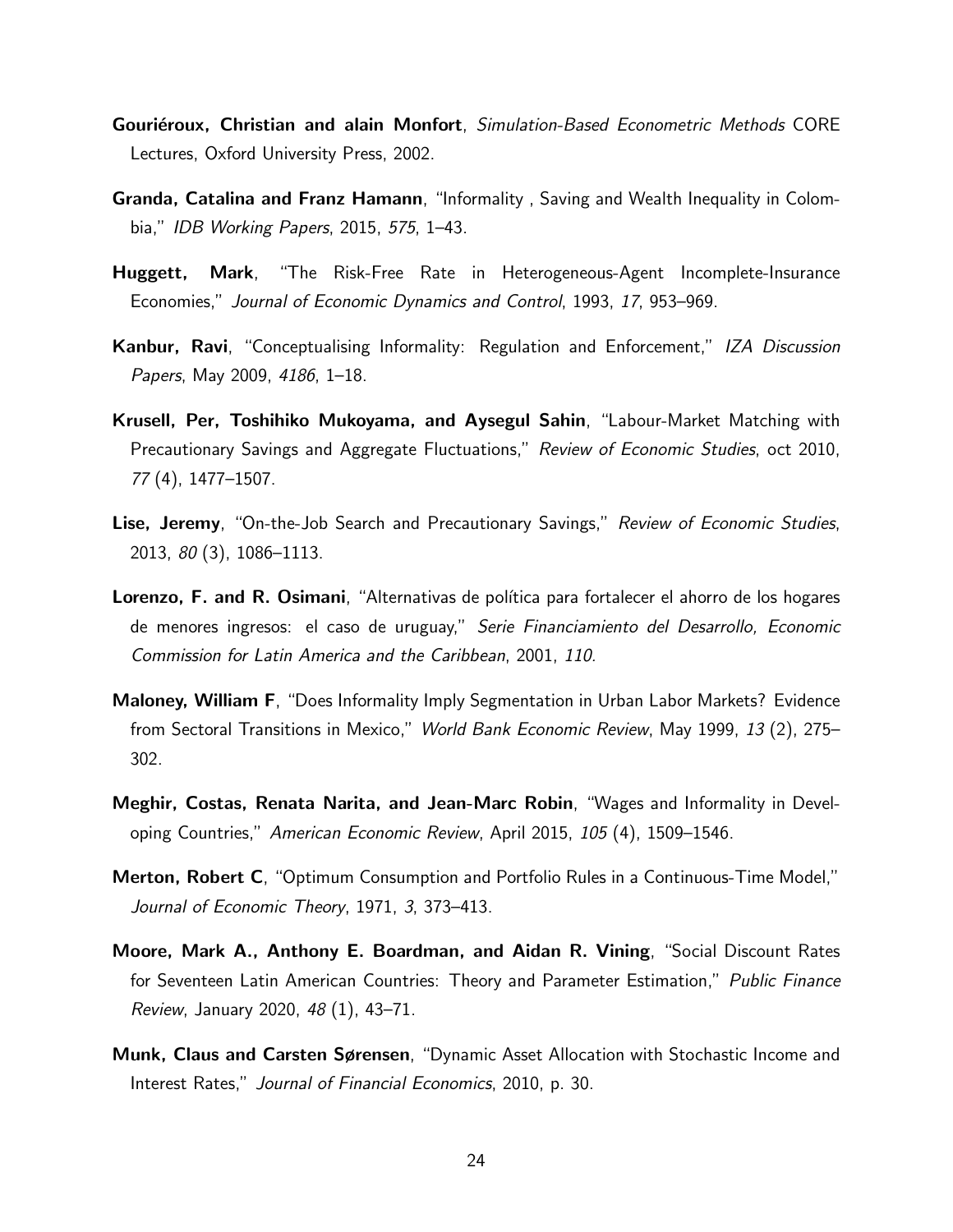- <span id="page-24-3"></span>Ogbuabor, J. E., A. Malaolu V., and I. C. Mba Mba, "Informality and domestic savings in nigeria: lessons from time series analysis," International Journal of Development and Economic Sustainability, 2013, 1 (3), 24–32.
- <span id="page-24-5"></span>Perry, Guillermo, William F. Maloney, Omar S. Arias, Pablo Fajnzylber, Andrew D. Mason, and Jaime Saavedra-Chanduvi, Informality: Exit and Exclusion, The World Bank, 2007.
- <span id="page-24-1"></span>**Reinhardt, Nola**, "The Conundrum of Low Saving Rates in Latin America," Development Policy Review, 2008, 26 (6), 727–744.
- <span id="page-24-4"></span>Rendon, Sílvio, "Job Search and Asset Accumulation under Borrowing Constraints," International Economic Review, 2006, 47 (1), 233–263.
- <span id="page-24-2"></span>Schclarek, Alfredo and Mauricio Caggia, "Household Saving and Labor Informality : The Case of Chile," IDB Working Papers, 2015, IDB-WP-581, 1–48.
- <span id="page-24-0"></span>Schneider, Friedrich, Andreas Buehn, and Claudio E. Montenegro, "New estimates for the shadow economies all over the world," International Economic Journal, 2010, 24 (4), 443-461.
- <span id="page-24-6"></span>Vasicek, Oldrich, "An Equilibrium Characterization of the Term Structure," Journal of Financial Economics, November 1977, 5 (2), 177–188.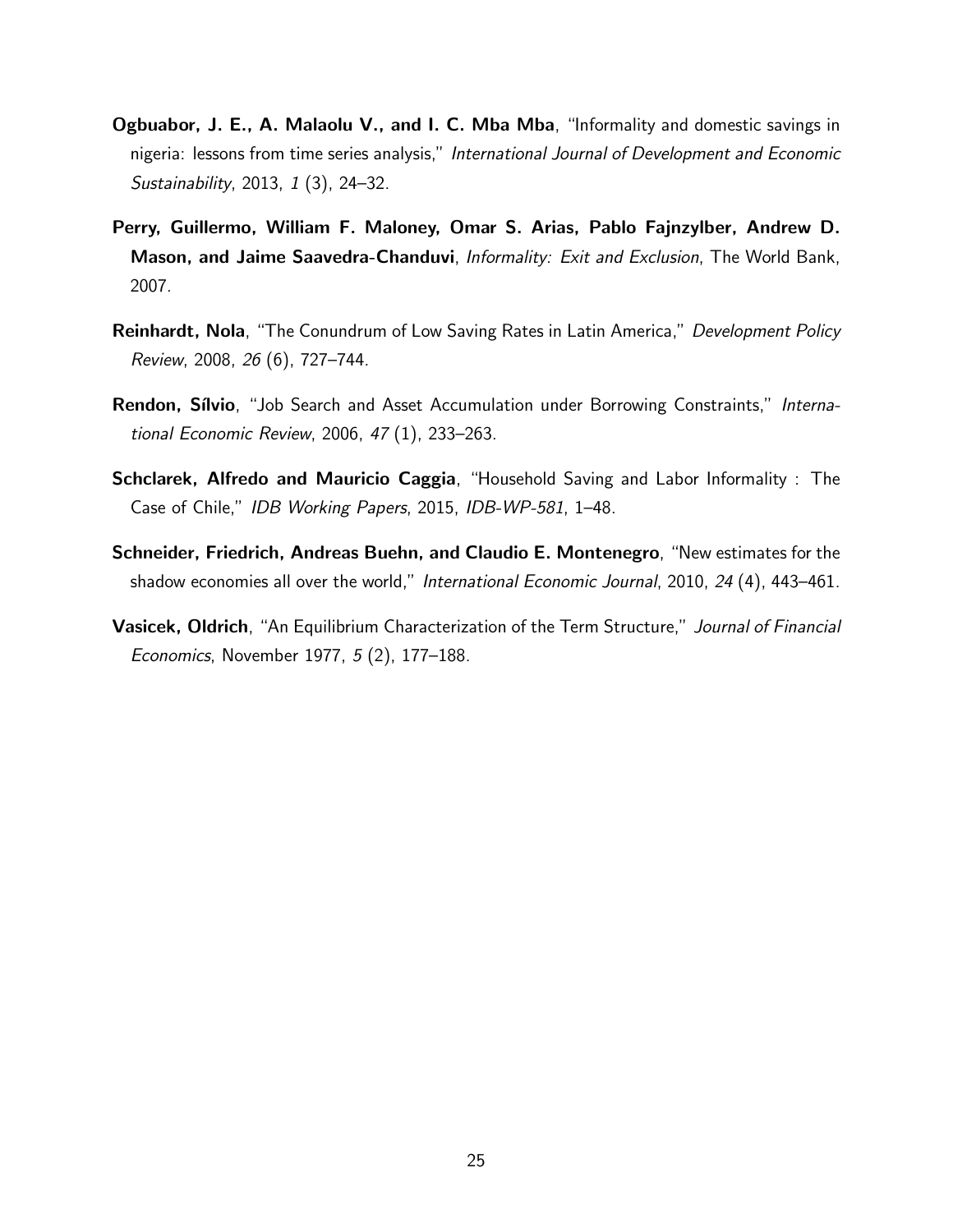<span id="page-25-0"></span>

|                                                    |       | Non-Employment Formal Employment | Informal Employment |  |  |
|----------------------------------------------------|-------|----------------------------------|---------------------|--|--|
| Labor Market States                                |       |                                  |                     |  |  |
| Proportion                                         | 0.151 | 0.361                            | 0.488               |  |  |
| Wages (hundred of US\$ of 2016 per month)          |       |                                  |                     |  |  |
| Mean                                               |       | 3.420                            | 2.632               |  |  |
| <b>Standard Deviation</b>                          |       | 1.524                            | 1.246               |  |  |
| Ratio of Average Wages                             |       | 1.299                            | 1.000               |  |  |
| Labor Market Yearly Transitions (row=from, col=to) |       |                                  |                     |  |  |
| Non-Employment                                     | 0.075 | 0.027                            | 0.032               |  |  |
| Formal Employment                                  |       | 0.287                            |                     |  |  |
| Informal Employment                                |       |                                  | 0.400               |  |  |
| Employment                                         | 0.074 | 0.049                            | 0.056               |  |  |
| Sample                                             |       |                                  |                     |  |  |
| Number Obs. GEIH                                   | 9782  | 23310                            | 31481               |  |  |

### Table 1: Descriptive Statistics on Labor Market Outcomes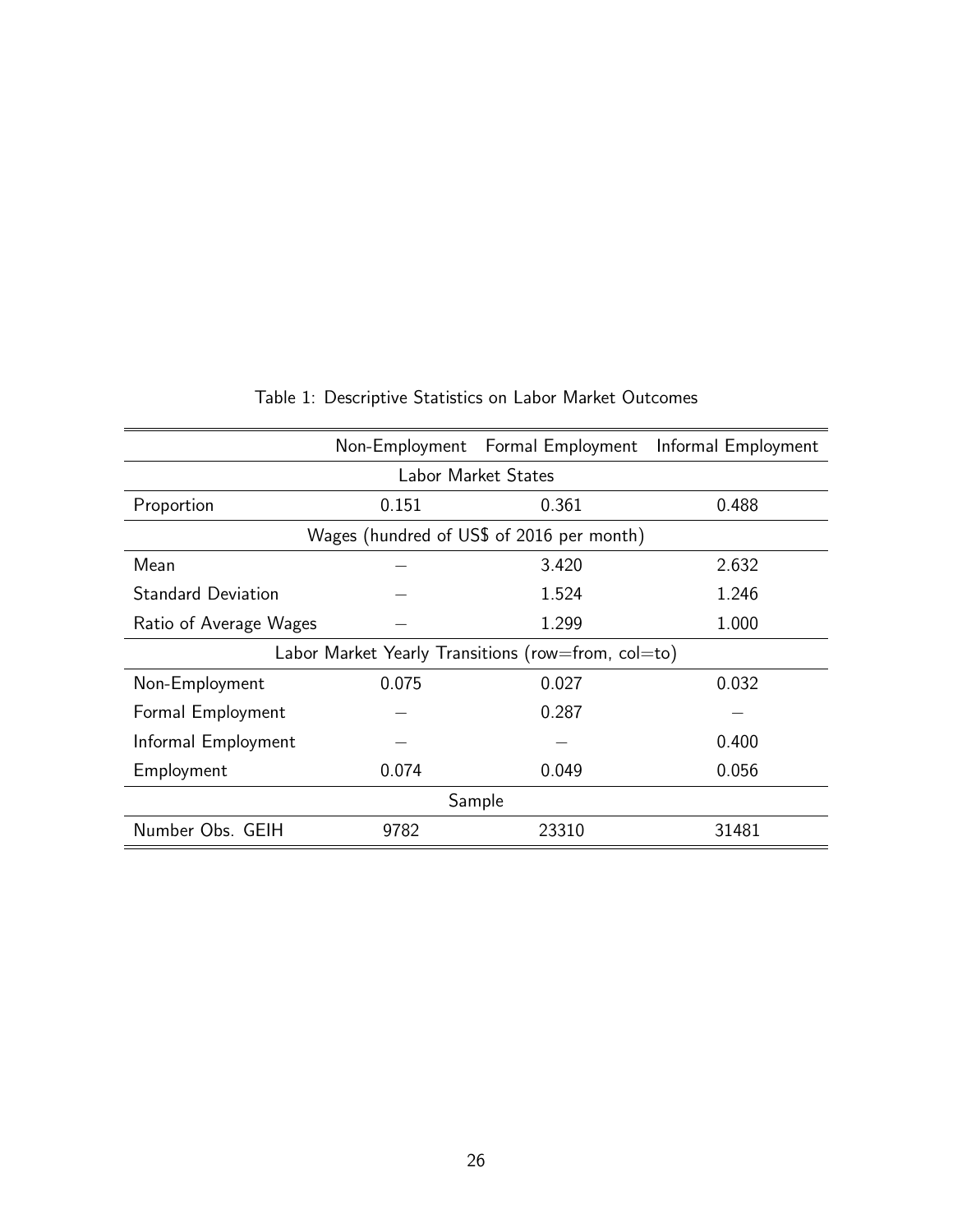<span id="page-26-0"></span>

|                                                                      |       |       | Non-Employment Formal Employment Informal Employment |  |  |
|----------------------------------------------------------------------|-------|-------|------------------------------------------------------|--|--|
| Individuals who's assets are mostly in formal financial institutions |       |       |                                                      |  |  |
| Proportion                                                           | 0.214 | 0.453 | 0.270                                                |  |  |
| Individuals who save                                                 |       |       |                                                      |  |  |
| Proportion                                                           | 0.083 | 0.271 | 0.186                                                |  |  |
| Savings (hundred of US\$ of 2016 per month)                          |       |       |                                                      |  |  |
| Mean                                                                 | 0.483 | 0.561 | 0.588                                                |  |  |
| <b>Standard Deviation</b>                                            | 0.447 | 0.549 | 0.791                                                |  |  |
| Sample                                                               |       |       |                                                      |  |  |
| Number Obs. ELCA                                                     | 170   | 506   | 617                                                  |  |  |

Table 2: Descriptive Statistics on Saving Behavior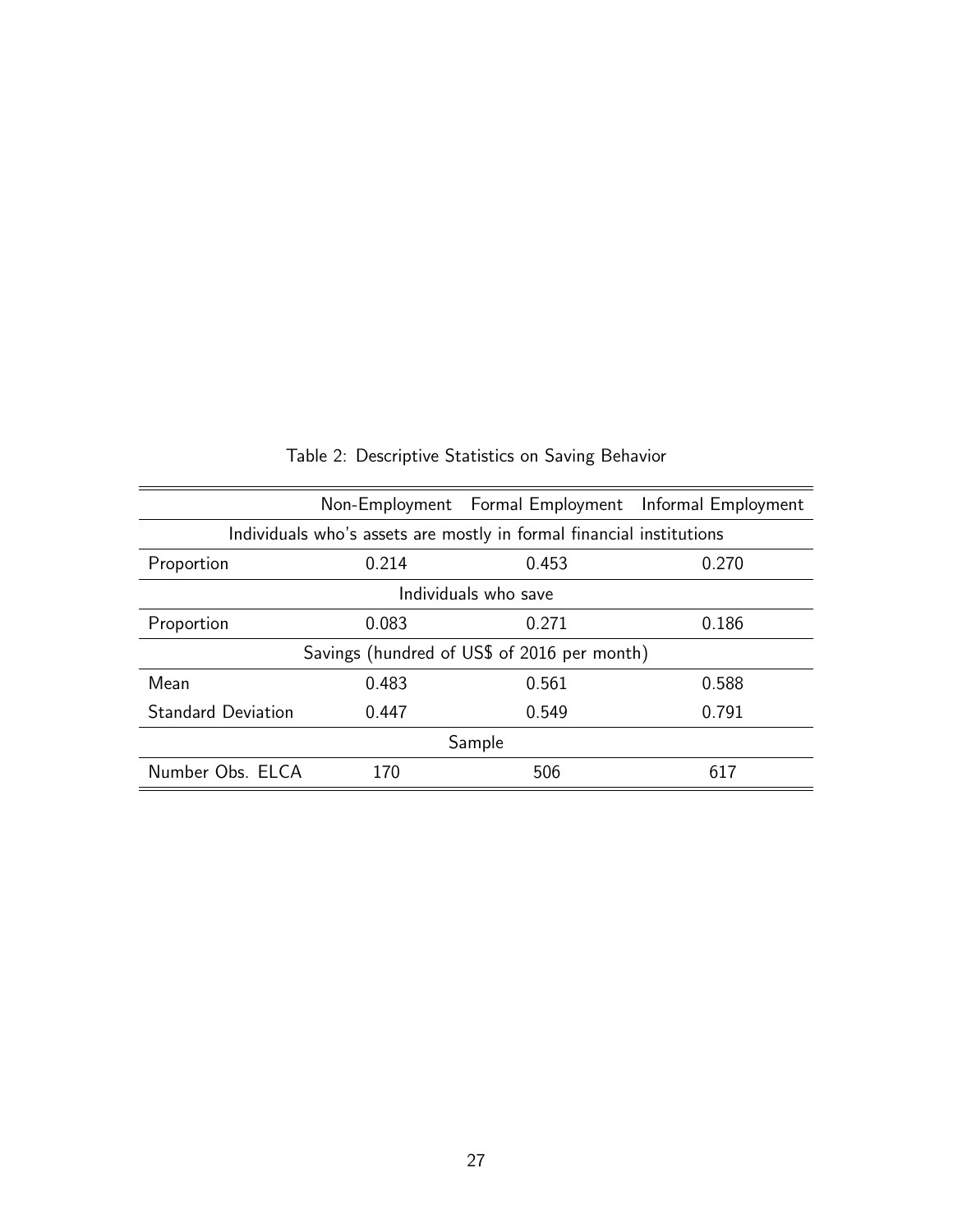<span id="page-27-0"></span>

| Definition                                            | Parameter         | Est. Value | Std. Error |  |  |
|-------------------------------------------------------|-------------------|------------|------------|--|--|
| Mobility                                              |                   |            |            |  |  |
| Job offer rate - non-employment                       | $\lambda^u$       | 0.168      | (0.03598)  |  |  |
| Job offer rate - formal employment                    | $\lambda^e(1)$    | 0.023      | (0.00921)  |  |  |
| Job offer rate - informal employment                  | $\lambda^e(0)$    | 0.030      | (0.00673)  |  |  |
| Job separation rate - formal employment               | $\eta(1)$         | 0.027      | (0.00275)  |  |  |
| Job separation rate - informal employment             | $\eta(0)$         | 0.049      | (0.00712)  |  |  |
| Job Offers Distributions                              |                   |            |            |  |  |
| Proportion of formal jobs                             | p(1)              | 0.280      | (0.01020)  |  |  |
| Mean of wages distribution - formal employment        | $\mu(1)$          | 1.190      | (0.01005)  |  |  |
| Std.Dev. of wages distribution - formal employment    | $\sigma(1)$       | 0.350      | (0.00671)  |  |  |
| Mean of wages distribution - informal employment      | $\mu(0)$          | 0.742      | (0.01286)  |  |  |
| Std. Dev. of wages distribution - informal employment | $\sigma(0)$       | 0.481      | (0.01498)  |  |  |
| Portfolio Adjustment Cost                             |                   |            |            |  |  |
| Adjustment cost - non-employment                      | $\psi^u$          | 0.023      | (0.00572)  |  |  |
| Adjustment cost - formal employment                   | $\psi^e(1)$       | 0.024      | (0.00504)  |  |  |
| Adjustment cost - informal employment                 | $\psi^e(0)$       | 0.174      | (0.03599)  |  |  |
| Informal Assets Returns Process                       |                   |            |            |  |  |
| Persistence of the rate                               | $\kappa$          | 0.683      | (0.01657)  |  |  |
| Standard Deviation of the shock                       | $\sigma$          | 0.036      | (0.02562)  |  |  |
| Non-employment Income                                 |                   |            |            |  |  |
| Flow value                                            | $\boldsymbol{b}$  | 0.220      | (0.05350)  |  |  |
| <b>Fixed Parameters</b>                               |                   |            |            |  |  |
| Relative risk aversion                                | $\delta$          | $-0.530$   |            |  |  |
| Discount rate                                         | $\rho$            | 0.120      |            |  |  |
| Death rate                                            | 0.013<br>$\theta$ |            |            |  |  |
| Rate of return of formal assets<br>0.075<br>$r_1\,$   |                   |            |            |  |  |
| Mean rate of return of informal assets                | $\bar{r}_2$       | 0.079      |            |  |  |
| Std. Dev. of the rate of return of informal assets    | $\sigma_{r_2}$    | 0.031      |            |  |  |
| Value of the loss function                            |                   | 0.134      |            |  |  |

### Table 3: Estimated Parameters

NOTE: Bootstrap standard errors in parentheses.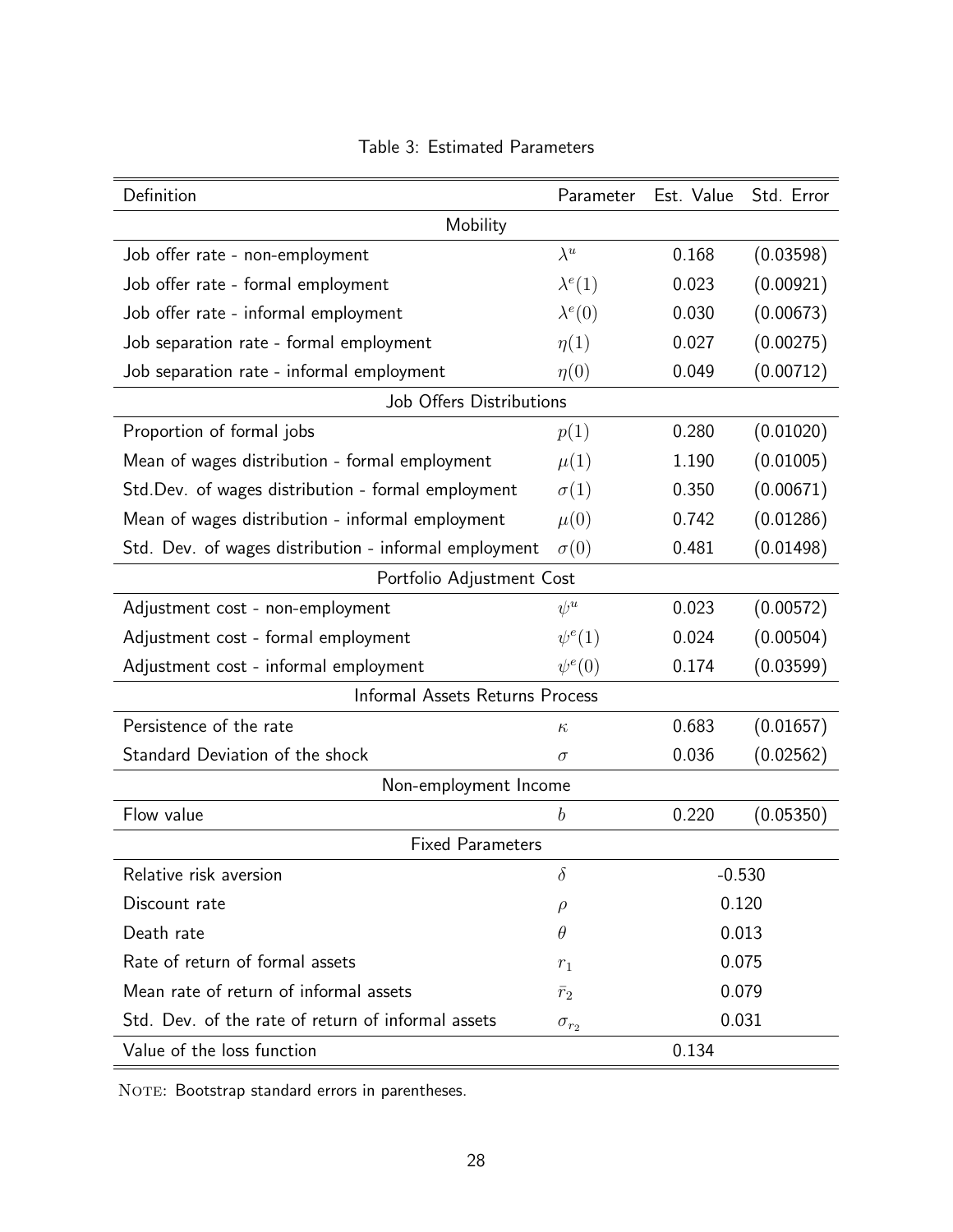<span id="page-28-0"></span>

|                                         | Data  | Model |
|-----------------------------------------|-------|-------|
|                                         | 0.151 | 0.157 |
| $\boldsymbol{u}$                        |       |       |
| e(1)                                    | 0.361 | 0.348 |
| e(2)                                    | 0.488 | 0.495 |
| E[w(1)]                                 | 3.420 | 3.643 |
| SD[w(1)]                                | 1.524 | 1.273 |
| E[w(0)]                                 | 2.632 | 2.596 |
| SD[w(0)]                                | 1.246 | 1.287 |
| P5[w(1)]                                | 2.287 | 2.028 |
| P5[w(0)]                                | 1.001 | 1.068 |
| $Pr[u \rightarrow u]$                   | 0.075 | 0.143 |
| $Pr[u \rightarrow e(1)]$                | 0.027 | 0.007 |
| $Pr[u \rightarrow e(0)]$                | 0.032 | 0.020 |
| $Pr[e(1) \rightarrow e(1)  same\; job]$ | 0.287 | 0.339 |
| $Pr[e(0) \rightarrow e(0)  same\; job]$ | 0.400 | 0.471 |
| $Pr[e \rightarrow u]$                   | 0.074 | 0.014 |
| $Pr[e \rightarrow e(1)]$                | 0.049 | 0.002 |
| $Pr[e \rightarrow e(0)]$                | 0.056 | 0.004 |
| $Pr[\phi > 0.5 u]$                      | 0.214 | 0.241 |
| $Pr[\phi > 0.5 e(1)]$                   | 0.453 | 0.470 |
| $Pr[\phi > 0.5 e(0)]$                   | 0.270 | 0.246 |
| $E[I_{s>0}\times s u]$                  | 0.040 | 0.000 |
| $SD[Is>0 \times s u]$                   | 0.183 | 0.000 |
| $E[I_{s>0}\times s e(1)]$               | 0.152 | 0.220 |
| $SD[Is>0 \times s e(1)]$                | 0.379 | 0.360 |
| $E[I_{s>0}\times s e(0)]$               | 0.110 | 0.239 |
| $SD[Is>0 \times s e(0)]$                | 0.410 | 0.378 |

Table 4: Moments Fit

NOTE:  $s = da/dt$  is the amount saved and  $I_{s>0}$ is an indicator variable that takes the value of 1 if the individual saves a positive amount and zero otherwise.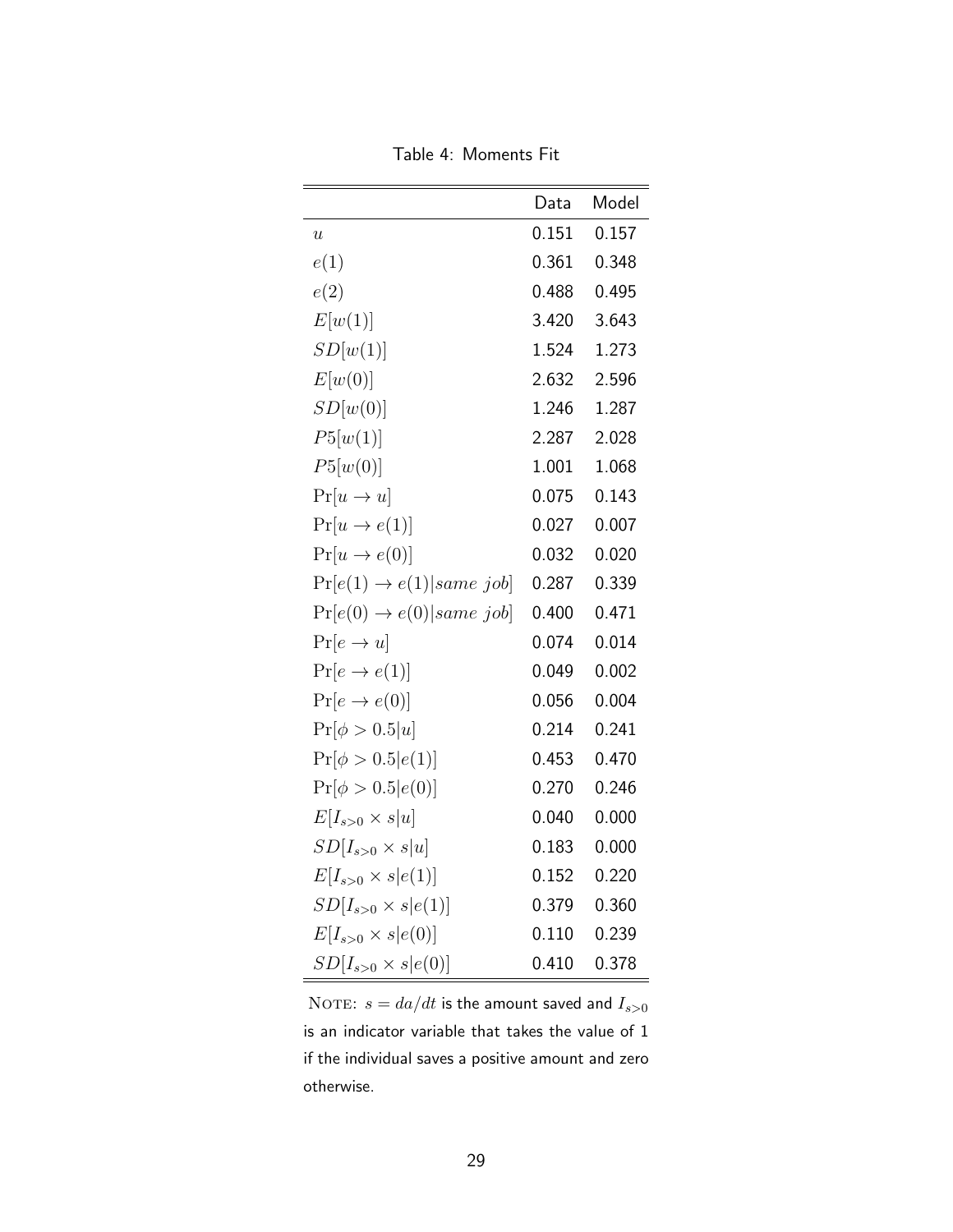|                               | Benchmark |                      | Financial Inclusion             |        | Lower LM Informality |  |
|-------------------------------|-----------|----------------------|---------------------------------|--------|----------------------|--|
|                               |           |                      | $\psi^e(0) = \psi^e(1) = 0.024$ |        | $p(0) = 0.2$         |  |
|                               | Value     | Value                | Ratio                           | Value  | Ratio                |  |
|                               |           | Labor market states  |                                 |        |                      |  |
| $\overline{u}$                | 0.157     | 0.158                | 1.003                           | 0.134  | 0.851                |  |
| e(1)                          | 0.348     | 0.345                | 0.992                           | 0.765  | 2.198                |  |
| e(0)                          | 0.495     | 0.497                | 1.005                           | 0.102  | 0.205                |  |
|                               |           | Wages                |                                 |        |                      |  |
| E[w e(1)]                     | 3.643     | 3.618                | 0.993                           | 3.723  | 1.022                |  |
| E[w e(0)]                     | 2.596     | 2.628                | 1.012                           | 2.607  | 1.004                |  |
| E[w e(1)]/E[w e(0)]           | 1.403     | 1.377                | 0.981                           | 1.428  | 1.018                |  |
|                               |           | Savings              |                                 |        |                      |  |
| E[s]                          | 0.113     | 0.122                | 1.071                           | 0.121  | 1.068                |  |
| E[s e(1)]                     | 0.182     | 0.182                | 1.000                           | 0.188  | 1.037                |  |
| E[s e(0)]                     | 0.205     | 0.226                | 1.105                           | 0.207  | 1.011                |  |
|                               |           | Portfolio Allocation |                                 |        |                      |  |
| $E[\phi]$                     | 0.328     | 0.411                | 1.252                           | 0.406  | 1.236                |  |
| $E[\phi e(1)]$                | 0.464     | 0.475                | 1.023                           | 0.463  | 0.997                |  |
| $E[\phi e(0)]$                | 0.267     | 0.433                | 1.622                           | 0.256  | 0.957                |  |
| Assets in Formal Institutions |           |                      |                                 |        |                      |  |
| $E[\phi a]$                   | 3.462     | 4.104                | 1.186                           | 4.174  | 1.206                |  |
| $E[\phi a e(1)]$              | 5.208     | 5.238                | 1.006                           | 4.883  | 0.938                |  |
| $E[\phi a e(0)]$              | 2.852     | 4.166                | 1.461                           | 2.514  | 0.881                |  |
| <b>Total Assets</b>           |           |                      |                                 |        |                      |  |
| E[a]                          | 8.650     | 8.681                | 1.004                           | 8.945  | 1.034                |  |
| E[a e(1)]                     | 11.011    | 10.789               | 0.980                           | 10.204 | 0.927                |  |
| E[a e(0)]                     | 8.715     | 8.880                | 1.019                           | 7.709  | 0.885                |  |

<span id="page-29-0"></span>Table 5: Counterfactual Experiments - Labor Market and Financial Outcomes

NOTE: Benchmark's values are:  $\psi^e(0) = 0.174; \psi^e(1) = 0.024; p(0) = 0.72.$   $s = da/dt$  is the amount saved. Results are based on simulations of 10.000 individuals. The column Ratio presents the ratio with respect to the benchmark.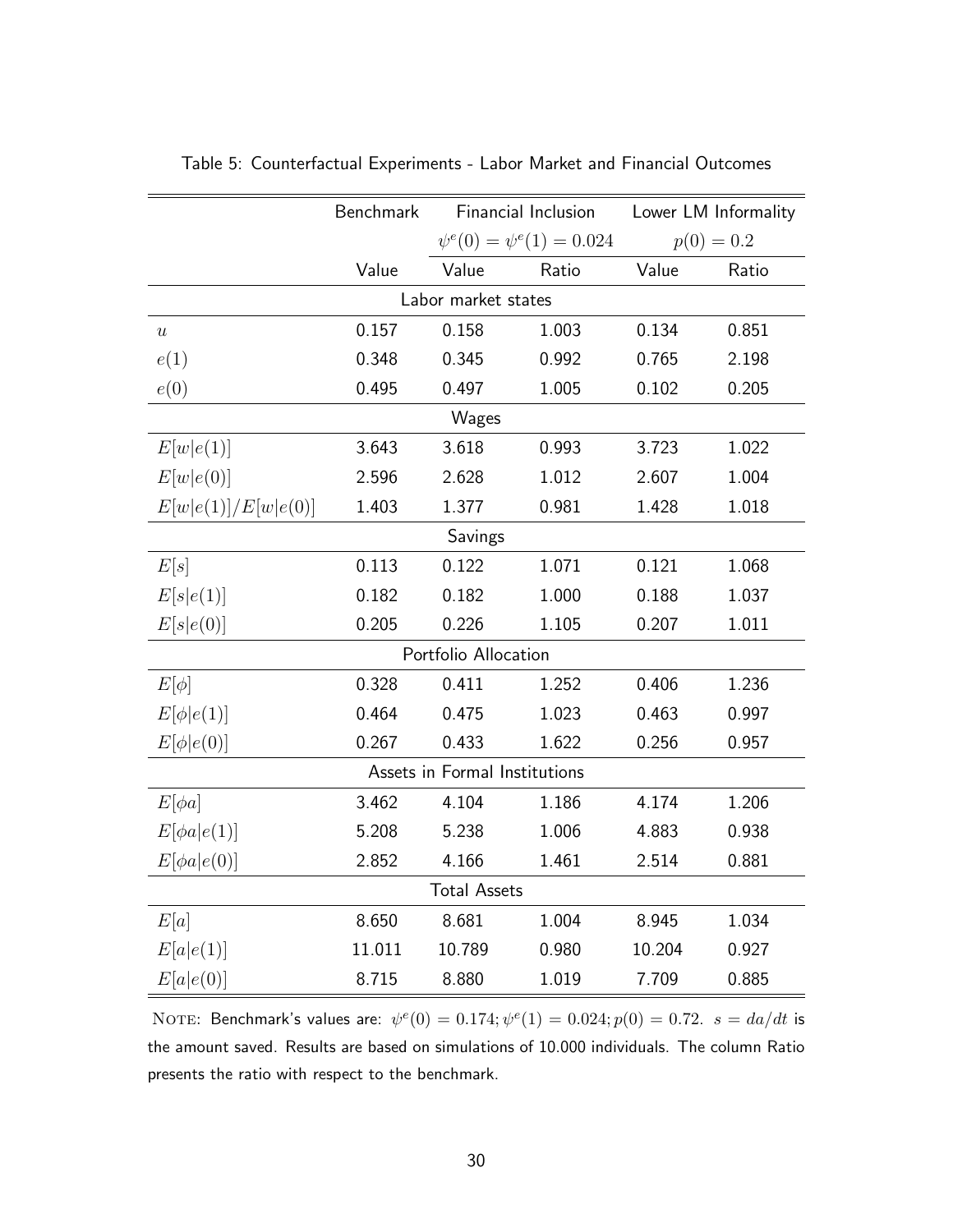<span id="page-30-0"></span>

|                               | <b>Benchmark</b> | <b>Financial Inclusion</b>      |                     | Lower LM Informality |       |  |
|-------------------------------|------------------|---------------------------------|---------------------|----------------------|-------|--|
|                               |                  | $\psi^e(0) = \psi^e(1) = 0.024$ |                     | $p(0) = 0.2$         |       |  |
|                               | Value            | Value                           | Ratio               | Value                | Ratio |  |
|                               |                  |                                 | <b>Total Assets</b> |                      |       |  |
| GE(0)                         | 2.990            | 3.083                           | 1.031               | 2.967                | 0.992 |  |
| GE(1)                         | 0.330            | 0.327                           | 0.991               | 0.275                | 0.833 |  |
| GE(2)                         | 0.349            | 0.341                           | 0.977               | 0.272                | 0.778 |  |
| Assets in Formal Institutions |                  |                                 |                     |                      |       |  |
| GE(0)                         | 6.340            | 6.080                           | 0.959               | 6.158                | 0.971 |  |
| GE(1)                         | 0.581            | 0.450                           | 0.775               | 0.413                | 0.710 |  |
| GE(2)                         | 1.434            | 1.159                           | 0.808               | 1.047                | 0.730 |  |
| Consumption                   |                  |                                 |                     |                      |       |  |
| GE(0)                         | 0.285            | 0.284                           | 0.995               | 0.261                | 0.917 |  |
| GE(1)                         | 0.204            | 0.201                           | 0.984               | 0.169                | 0.830 |  |
| GE(2)                         | 0.200            | 0.193                           | 0.966               | 0.153                | 0.766 |  |

Table 6: Counterfactual Experiments - Inequality

NOTE: Benchmark's values are:  $\psi^e(0) = 0.174; \psi^e(1) = 0.024; p(0) = 0.72$ . Results are based on simulations of 10.000 individuals. The column Ratio presents the ratio with respect to the benchmark.